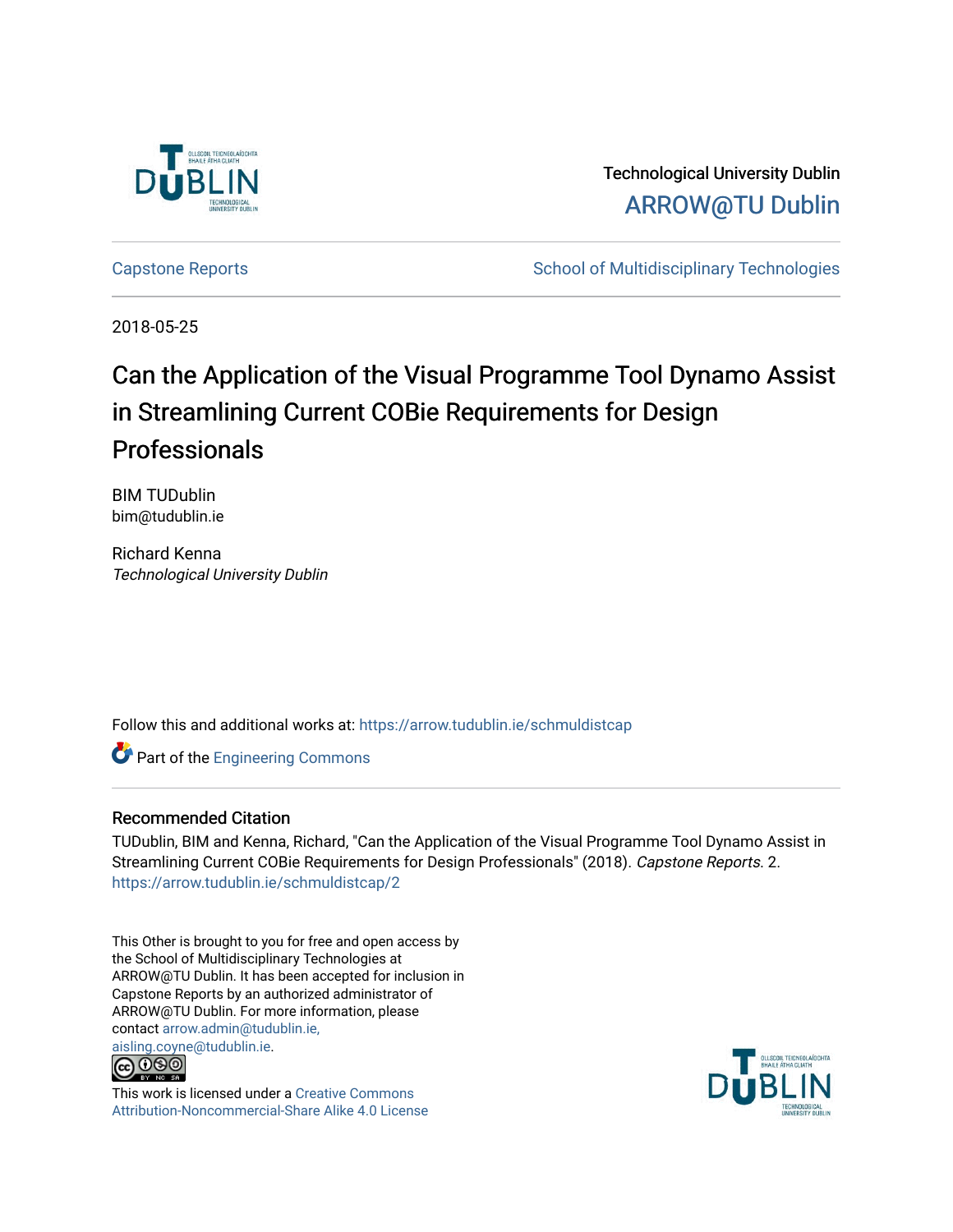# Can the Application of the Visual Programme Tool Dynamo Assist in Streamlining Current COBie Requirements for Design Professionals

## **Richard Kenna**

*Department of Built Environment Dublin Institute of Technology, Dublin, Ireland* E-mail: C99417952@mydit.ie

**Abstract - While in existence for over a decade, for many, Construction Operations Building information exchange (COBie) is still a misunderstood and miscommunicated topic. Despite the free distribution of supporting information, many errors remain in its practical application. This study explores strengthening COBie design practices, reducing computational expense by data automation and streamlining the workflow process without the need for designer's total immersion into COBie theory. Synergies between Autodesk Revit and Dynamo BIM were the chosen software utilised to achieve such a goal. A literature review is first employed to provide a current overview from academic and industry sources, with the principles of design science the chosen methodology in the development, implementation and evaluation of a solution orientated research strategy. Data was gathered via questionnaires from eight Mechanical, Electrical and Plumbing (MEP) engineering firms in Ireland who currently have a demand for COBie design deliverables. This paper reports a general lack of awareness for the open source COBie Testing software tool and a misconception as to exact COBie for Design deliverables. Results indicate considerable time saving across separate projects for six COBie parameters identified for streamlining due to inefficient workflows. Testing COBie data was fully verified in accordance with the international standard NBIMS v3 using the COBie Quality Control Reporter, making it compliant for Facilities Management software use.**

*Keywords* **̶**BIM, FM, Autodesk Revit, COBie, Dynamo, MEP

#### **I. INTRODUCTION**

The digital age is maturing at an exponential pace and with it, the need for businesses and organisations to increase their capacity for adopting automated datadriven decision making (Dearborn, 2015). With this, designers face challenges to evolve mirroring that of increasing software ability to produce such data. The rapid digitisation of building design and construction has undeniably impacted upon the later stages of building operations and maintenance, with the requirement for information to operate and maintain such assets even more imperative (Atkin & Brooks, 2009). Developed in 2007, the COBie exchange format sought to enhance the facility information handover of paper-based construction documents. COBie is a data exchange format for sharing details about the maintainable assets in a building and includes a list of components and the tasks needed to maintain them. The dataset can be viewed and edited using Microsoft Excel and has a series of hierarchal sheets that contain information about the facility, each

floor in the facility, spaces within each floor, and in turn components in each space (Philip, 2017).

As this exchange format is becoming a more frequented project deliverable request globally, and more design practices are targeting BIM Level 2 in the UK and Ireland, understanding the practical application of COBie can be overwhelming. In addition, current best practice recommendations from leading design software indicate numerous manual and repetitious tasks for designers to achieve accurate COBie data. Such tasks create non-added value for the client including computational and time expense, increased risk of omissions and rework (human errors), less productivity and non-stimulating for the designer.

The need for this research results from uncertainty amongst BIM personnel relating to COBie and its deliverables. Many designers lack guidance on what specific maintainable assets within an asset information model are applicable for data extraction. Furthermore, the format of the data within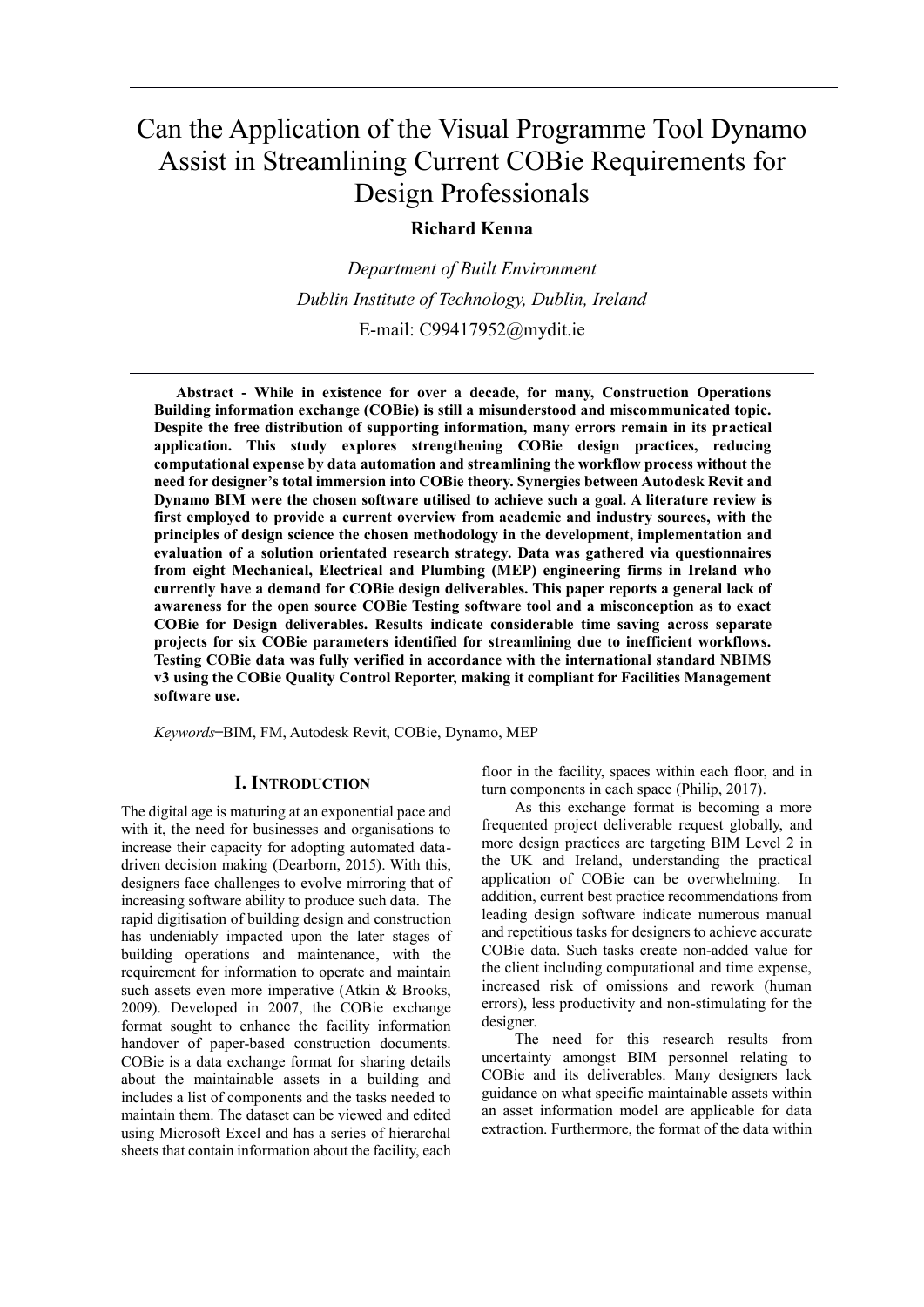each COBie parameter is inconsistent with any standard resulting in deliverable differences.

This research sets out to explore the concatenation of Autodesk Revit and Dynamo in streamlining COBie design workflows for MEP disciplines only, while verifying the spreadsheet data for compliance with the international standard NBIMS v3 utilizing the COBie Quality Control Checker. The purpose of the study is for the author to incorporate findings into daily design routines while such research may also interest clients, contractors, facility managers, BIM managers, and designers.

## **II. LITERATURE REVIEW**

## *a) Definition of BIM*

Building Information Modelling (BIM) is a technology that allows relevant graphical and topical information related to the built environment to be stored in a relational database for access and management (Weygant, 2011). BIM's use goes beyond that of the planning and design phase of a project, extending throughout the building lifecycle, supporting processes that include cost management, construction management, project management and facility operation (Eastman, Teicholz, Sacks, & Liston, 2008). In recent decades the Architecture, Engineering, and Construction (AEC) industry, is increasingly gravitating towards full BIM adoption, enhanced by rapid development worldwide most notably in developing countries. Recognising its many advantages, including automated clash detection, sustainability analyses, quantity surveying, cost estimation, site logistics, enhanced 3D rendering and facilitation of team collaboration through a common model, large-scale projects have become widespread and international (Bryde, Broquetas, & Volm, 2013; Azhar, Khalfan, & Maqsood, 2015)*.*

For BIM adoption in Ireland, the implications outlined in the Construction 2020 report suggest BIM is a powerful tool in driving efficiencies and increasing productivity in the construction industry while rapidly becoming a standard requirement internationally. Furthermore, and more recently the CIF Construction report 2027 (as cited in CITA:BIM Innovation Capability Programme, 2017) called for strong recommendations that industry organisations promote the use of BIM, so they can successfully compete in international markets. In late 2017 a government strategy to increase use of digital technology in key Public Work's Projects was launched, specifying that public bodies establish requirements for the use of BIM on design, construction and operations of public buildings and infrastructure on a phased basis over the next four years (Government of Ireland, 2017). Some global frontrunners include the Scandinavian countries

whose BIM methods have been in existence for over a decade while the UK, Hong Kong, and South Korea governments have also been actively promoting BIM uptake in recent years. According to Azhar, Khalfan, & Maqsood, 2012, the overall goal of BIM is transferring the data into the Facilities Management (FM) operations.

## *b) The Impact of Inappropriate Facilities Management Practice*

FM is a discipline that improves and supports the productivity of an organisation by delivering all needed appropriate services and infrastructures to achieve business objectives (RICS, 2010). At a corporate level, it contributes to the delivery of strategic and operational objectives. On a day-to-day level, effective FM provides a safe and efficient working environment, which is essential for the performance of any business – whatever its size and scope (BIFM, 2017). Inapt FM can impact the performance of an organisation because of equipment failure, the health of the organisation's staff, and the safety of building occupants. Conversely, a wellmaintained facility can enhance an organisation's performance by contributing to the optimization of the working and business environment (Alsyouf, 2007; Atkin & Brooks, 2009; Roelofsen, 2002).

Traditionally, facility information is handed over from the contractor to the owner through paperbased construction documents, which include drawings, specifications, product data sheets, warranties, operation and maintenance manuals, and so on. These documents are collected from various vendors and organised by the contractors in a format to align with their needs (Goedert & Meadati, 2008). However, the efficient utilisation of facility information, its management, and its supporting technology in traditional FM practices have been somewhat problematic (Barrett & Baldry, 2003; Abel, Diez, & Lennerts, 2006; Dettwiler, Bainbridge, & Finch, 2009) and facility maintenance staff have experienced difficulties in preserving facilities when relying on paper-based document (Ani, Johar, Tawil, Razak, & Hamzah, 2015).

Including the geometric and non-geometric information of the building, there is a massive amount of information that should be handed over to the owner to operate the building upon a project's completion. Commonly, information handover processes to FM phase is done manually, the information is often incomplete and inaccurate (Lucas, Bulbul, & Thabet, 2013). Even when the documents are available digitally, lack of interoperability of software platforms reduces the usefulness of the information. Rework, and manual data entry are usually required to update FM systems, which leads to duplication of efforts and high chances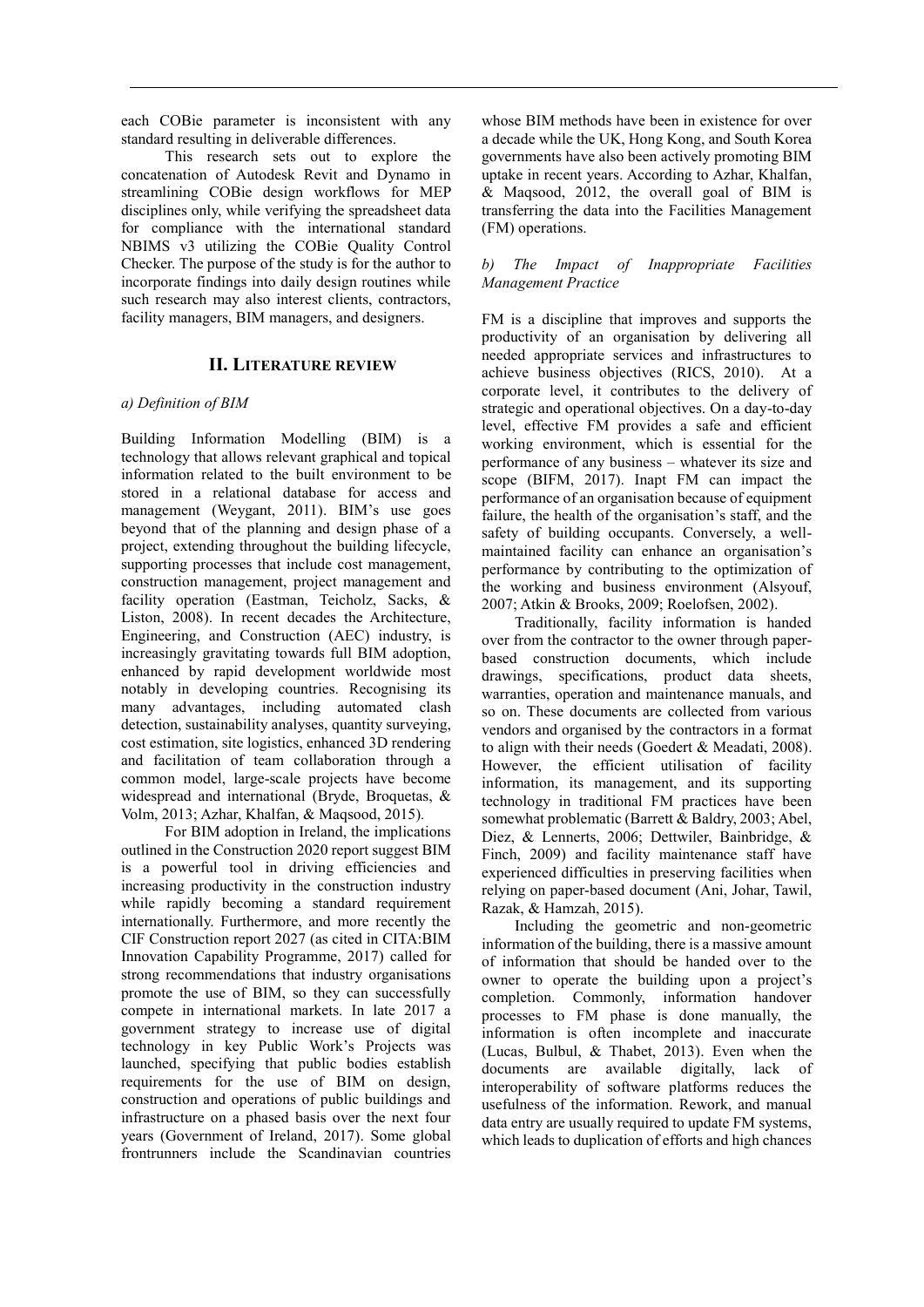of error (Ghosh, Chasey, & Mergenschroer, 2015). As a result, the industry is spending millions, and thousands of man-hours recreating such information and working with inefficient workflows (Keady, 2009).

## *c) BIM for FM*

BIM can support and complement a wide range of information technologies used by facilities organisations by offering owners and operators a powerful means of retrieving information from a virtual model of a facility throughout the lifecycle phases (Teicholz, 2013). Organisations involved in FM have the opportunities to use BIM as a knowledge repository to document evolving facility information, support the decision made by the facility manager during the operational life of a facility (Takim, Harris, & Nawawi, 2013). This knowledge repository is a tangible asset that can increase the value of a property (D. Smith & Tardif, 2009). By using BIM models instead of paper blueprints, FM personnel can reconcile real components with corresponding 3D models and guide themselves through the system to promptly execute the plan of action (Golabchi & Akula, 2013). Furthermore, BIM models can bridge the information loss associated with handing a project from design team to construction team to building owner/operator by allowing each group to add to and reference information they acquire during their period of contribution to the BIM process (Lucas et al., 2013). In addition, as the facility data in BIM can be easily shared and reused by the project team (Sabol, 2008), it does not have to be re-entered into a downstream FM system. This reduces data entry cost and generates higher-quality data (Teicholz, 2013).

Despite its benefits and multiple efforts by the industry to leverage BIM in FM, owners resistance to change is a result of perceived differences in ideas, motives, plan or priorities that relate to five specific areas: the need for change, risk, goal and targets, leaders and treat of status (Takim et al., 2013 and Korpela, Miettinen, Salmikivi, & Ihalainen, 2015). One main challenge with BIM for FM implementation identified by Becerik-Gerber, Jazizadeh, Li, & Calis, 2011 is the fundamental difference in project-based business and lifecycle management. Most organisations that own or operate buildings in the long-term have a significant existing portfolio, and some existing software platform to manage the FM information. New buildings are usually a very small portion of the portfolio, and this situation raises several questions related to the adoption of BIM. Should the existing buildings be modelled for the new system, what is the required level of information, how much would the modelling process cost, what are the measurable benefits etc.

Another dominant barrier to BIM adoption is that facility managers are not being engaged in the early phases of a facility lifecycle. Hence, facility managers are not able to specify the required data and this results in a widespread use of a reactive approach (Williams, Shayeste, & Marjanovic-Halburd, 2014; and Teicholz, 2013). Studies show even if they were involved in the early stages of projects, they were not seen as valuable participants. Furthermore, owners and facility managers lack of BIM knowledge and the need for investment in infrastructure, training, and new software tools are seen as implementation barriers (BIM-Task-Group, 2015). The information needed by facility owners and operators is wide ranging from as-built drawings of the facility to serial numbers and installation dates of warrantied equipment (Autodesk, 2016).

Most projects deliver one of the three types of building information: "Banker-Box Compliant Building Information", "Bookcase Compliant Building Information", and most recently "Shoebox Compliant Building Information Models". There are, of course, exceptions to these examples (East, O'Keeffe, Kenna, & Hooper, 2017). More recently, these paper submittals have been accompanied by CDs containing electronic versions of the same information. It may require thousands of hours to process and enter the data into systems used for facility management, operations, and maintenance.

In 2007, the US Army Corps of Engineers (USACE) developed the COBie exchange format as a pilot standard to remedy this situation for its own building projects. Since then, it has been expanded upon and used by many private and public organisations around the world and has been formally incorporated into many CAD and BIM standards (Autodesk, 2016). COBie is the UK Government's chosen information exchange schema for federated building information management (BIM) (UK level 2), alongside BIM models and PDF documents, with the aim of integrating commercially valuable information with other parts of the employer's business (BSI Standards Institution, 2014a).

## *d) Construction Operations Building Information exchange (COBie)*

Developed as a testable, contractible alternative to document-based construction handover documents and specifically designed to include information supporting building maintenance, operation, and asset management of buildings, COBie was approved by the US-based [National Institute of Building Sciences](https://en.wikipedia.org/wiki/National_Institute_of_Building_Sciences) as part of its National Building Information Model Standard (NBIMS) in December 2011 (East, 2012). COBie's intention is to simplify the work required and identifies the content of the information that must be captured and exchanged at each phase of the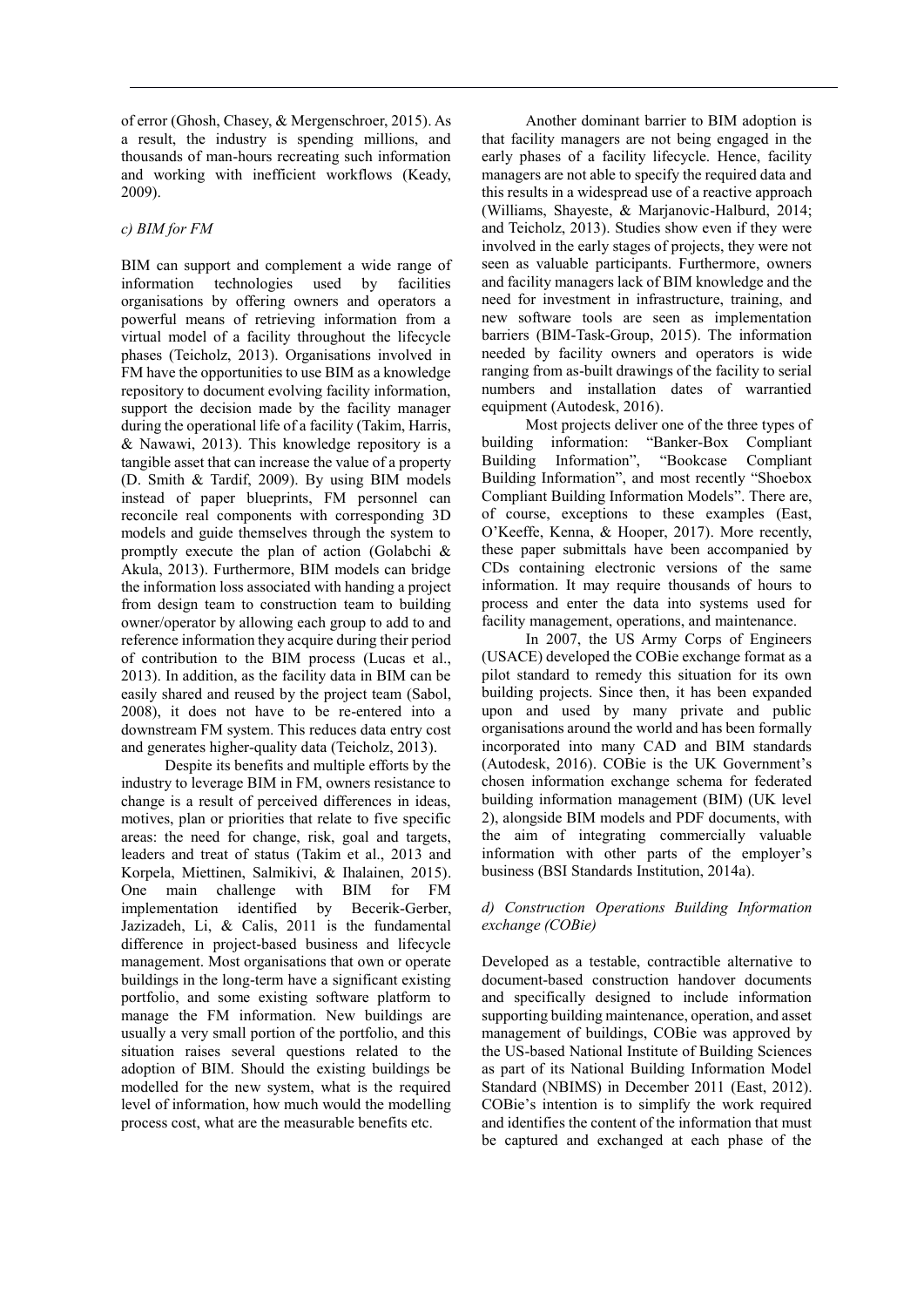project while reducing waste associated with the traditional paper process (East, 2012 and Poirier, 2015).

Just as there are individual and regional differences in contract administration procedures, there are differences in how COBie is created and applied. COBie is a non-proprietary specification to allow its application to reflect and conform to regional and local procedures (East et al., 2017). In 2014 the UK government further developed its best practice recommendation documents for the implementation of COBie in pilot projects to support its BIM level two mandate on all public works by April 2016. Superseding COBie-UK-21012 which was previously developed from the original NBIMS standard in the US, BS 1192-4:2014 extends its definition for infrastructure and contains recommended attributes specific to new and existing infrastructure assets that apply to sewerage networks (BSI Standards Institution, 2014b).

For any standard to be effective, the user must be able to objectively test the deliverable (East et al., 2017). COBie software testing has evolved through several stages mirroring the increasing ability of software to produce COBie data. Given the need to evaluate large COBie files, the open source COBie Quality Control (QC) automated testing tool was developed to reduce the need for line by line evaluation of complex COBie data and assist designers and builders efficiently produce high quality COBie deliverables compliant with the NBIMS standard (East & Jackson, 2016). NBIMS v3, Chapter 4.2 Section 4.2.8.1.2 "Quality control test rule definition" (Page 221) defines only nine rules for every COBie file (NIBS, 2015). These nine rules, plus minimum checking for the type of data provided, apply everywhere a full COBie file is delivered regardless of the specifics of a given building. These rules "verify" that a COBie file meets the technical requirements of a NBIMS standard (NIBS, 2015; East & Bogen, 2016). Note that validation of such data is out of scope for this research. At the time of publishing, only two commercial software best practice published guides complete with testing files, and reports are available which comply with NBIMS (Prairie Sky Consulting, 2017). These include,

## **Delivering COBie using Autodesk Revit (2017)**

This publication is the first comprehensive COBie "How-To Guide" using Autodesk Revit for designers with requirements for COBie deliverables in .xlsx format during design process.

## **Delivering COBie in Graphisoft ArchiCAD (2016)**

This guide explains how to deliver quality COBie data during the design process and shows how to test that data for accuracy using ArchiCAD.

However, various other software solutions provide untested COBie applications, which have resulted in deliverable differences. This raises the question, which output is correct and how much time will be spent manually amending data leading to uncoordinated information (Oakley. P, 2017).

Despite the free distribution of COBie, volumes of supporting information, examples of design and construction COBie deliverables and free training videos many errors remain in its practical application, while detailed and systematic evaluations of COBie in specific FM use cases are still lacking and deserve noteworthy attention (East et al., 2017 & Patacas, Dawood, Vukovic, & Kassem, 2015). Many practitioners believe COBie provides universal coverage of all FM related parameters and fails to selectively filter what data is relevant to a building's bespoke O&M requirements (P. Smith, 2014). One year after the 2016 UK BIM level 2 mandate, the National Building Specification (NBS) National BIM report 2017 detailed the current situation in the UK, outlining numerous respondents raising the issue of additional time and resources required to compile COBie, making it unfeasible unless specifically requested & included in an agreed fee. 42% of those surveyed generated COBie output for projects they were involved with and 60% found COBie useful for delivering information about the management of the facility. When asked why there are not many more designers generating COBie the most common response by far was lack of client demand. Many clients do not know what a COBie output is and would not know what to do with it if they got it. (NBS, 2017).

*"The intention was that information would be automated from the BIM by pressing the magical COBie button. The reality is completely the opposite with teams of people manually entering thousands of elements into a spreadsheet trying to work out if they have supplied "all the information" they are supposed to"*(Oakley. P, 2017)*.* 

A more recent NBS BIM report in the UK (2018) notes that when producing drawings and models, Autodesk, with 66%, remains the most popular software vendor, followed by Graphisoft. When broken down further, Revit, with 44% usage, is the most popular package among respondents, followed by ArchiCAD. (NBS, 2018).

As a market leader, fully recognised by Dublin Institute of Technology, and a powerful parametric modelling and collaboration software the author has chosen Autodesk Revit as the preferred software of choice for the primary research. For this reason, the *Delivering COBie for Autodesk Revit* has been selected as the researcher's best practice published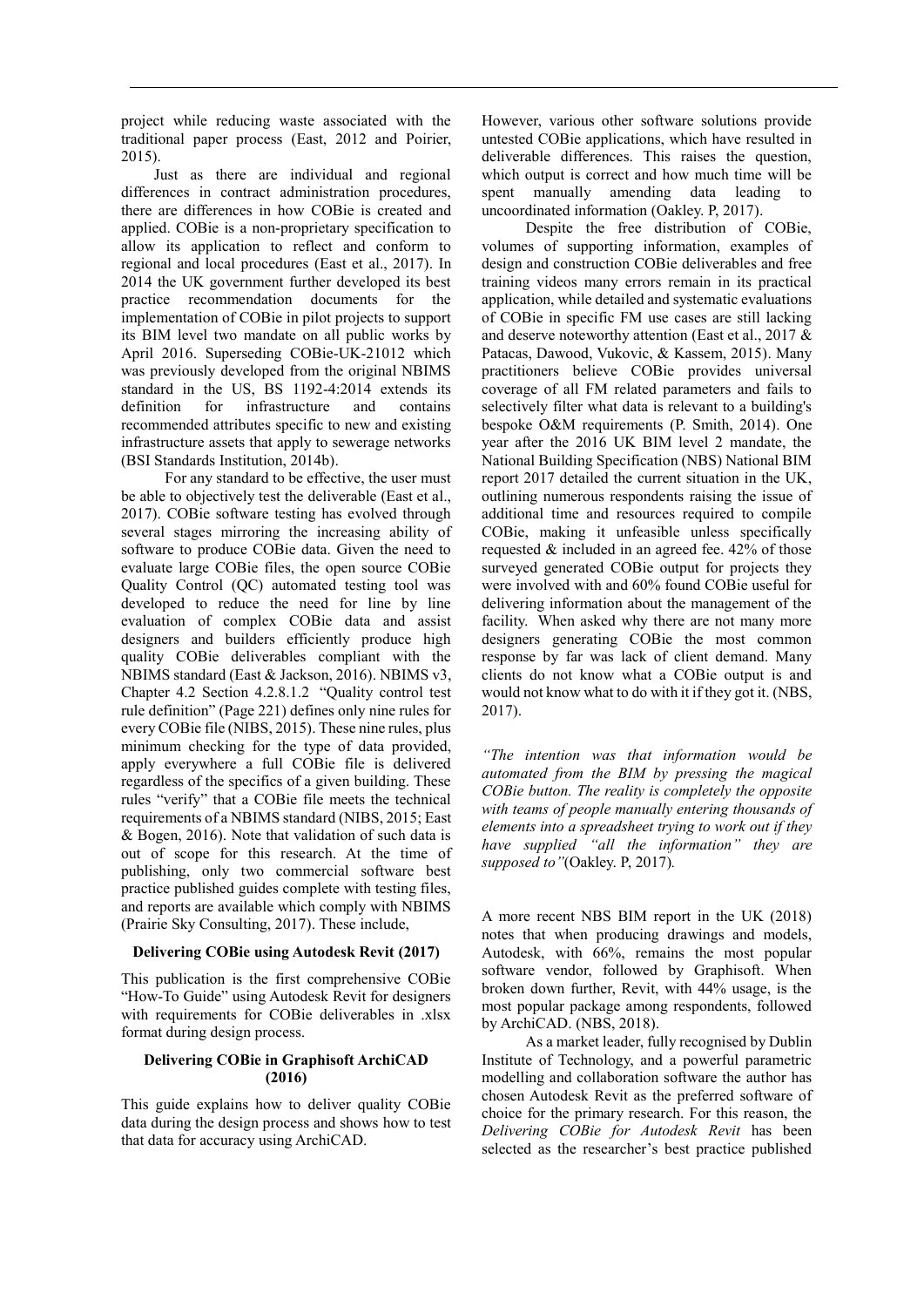guide for investigating inefficient design practices. However, it must be noted there is limited literature and sources available on this guide, but it is the authors intention to identify over processed workflows and potentially streamlining this through the synergies of the visual programming platform Dynamo and Autodesk Revit. Dynamo is an application that can be downloaded as free software and run alone or as plugin to Revit. It is a growing visual programming tool globally that is accessible to both non-programmers and programmers alike.

## *e) Visual Programming – Dynamo/Dynamo Player*

Dynamo was developed as an open source tool that creates numerous opportunities for designers to customise their workflow with a significantly reduced learning curve and design systematic relationships for manipulating model elements and parameters that would otherwise be impossible with conventional Revit tools (Miller, 2013; Pavlov, 2015; Rahmani Asl, Zarrinmehr, Bergin, & Yan, 2015). It aims to extend BIM with the data and logic environment of a conceptual graph method. The platform works on C## and Python programming language (Rahmani Asl et al., 2015) and primarily, accomplishes two tasks: it "creates its own geometry with parametric relationships" and it "reads and writes to and from external databases" (Sgambelluri, 2015). This transition into graphically driven parametric design introduces the possibility of bulk manipulation of components as well as quick modification of model entities allowing combatant users to increase both accuracy and workflow (Vogt, 2016).

Dynamo Player provides an effortless way to execute Dynamo scripts within Revit. This userfriendly interface displays a list of scripts in a specified directory, displays current status of each, and lets designers make project-specific adjustments without prior programming knowledge (Autodesk, 2018).

However, Dynamo is not immune to drawbacks. The hardware requirements can be substantial. Memory leaks have been observed, increasing with the time of use of the program and keeping RAM used until Revit is closed and reopened. Also, combining larger arrays of data into fewer, bigger arrays, causes the programme to use significantly more memory and processing time and at times crash during execution (Pavlov, 2015).

## *f) Linking COBie and Dynamo*

All Revit elements have associated instance, type and COBie (once activated in a project setting) parameters. Dynamo allows for such parameters to "talk" to each other. Manipulation of this data in a

powerful and easily accessible way, enables streamlining possibilities (Pavlov, 2015).

It is the authors intention to investigate linking COBie and Dynamo to streamline current best practice recommendation workflow eliminating deliverable differences and align with the NBIMS v3 COBie standard compliant for FM use. A limitation of the research is that not all visual programming tools were tested for automation.

## **III. METHODOLOGY**

A literature review was adopted for the first objective designed to provide an overview of sources from academic papers, industry standards, guidelines and recent publications identifying current COBie practices. It focused on available literature included BIM, FM, BIM for FM, COBie, and Visual Programming. While other software is mentioned, the main focus is using Autodesk Revit as indicated in the last paragraph of Section (d).

The second objective was to investigate the concatenation between Revit and Dynamo, by developing and testing scripts for potentially streamlining COBie for Design best practice recommendations for MEP disciplines. This objective follows the principles of design science research (DSR) methodology steps one to three for Fig. 1. DSR originated in 1957 by R.Buckminster Fuller who defined it as a systematic form of designing. It involves the development and study of artifacts, which are human-made objects that aim to solve a generic problem experienced in practice (Johannesson & Perjons, 2014). The artifact in this paper corresponds to the developed dynamo scripts, which investigates automating COBie deliverables even further on current best recommendations. The DSR approach, described by (van Aken, 2005) outlines as a core mission "to develop knowledge that can be used by professionals in the field to design solutions to their field problems".

The third objective adopts steps four and five of the DSR process to critically examine the merits and limitations of the research and to verify the findings. The first part involves a qualitative approach of the data collected through two web-based questionnaires (Pre-& Post demonstration) during a workshop demonstration with leading independent industry practitioners. The second part involved a quantitative approach through the testing of the data between separate projects.

This paper uses the DSR framework of Johannesson and Perjons, which is based on the work of Peffers, Tuunanen, Rothenberger, & Chatterjee, 2007. The framework described in Fig. 1 outlines five common phases; (a) diagnosing a problem; (b)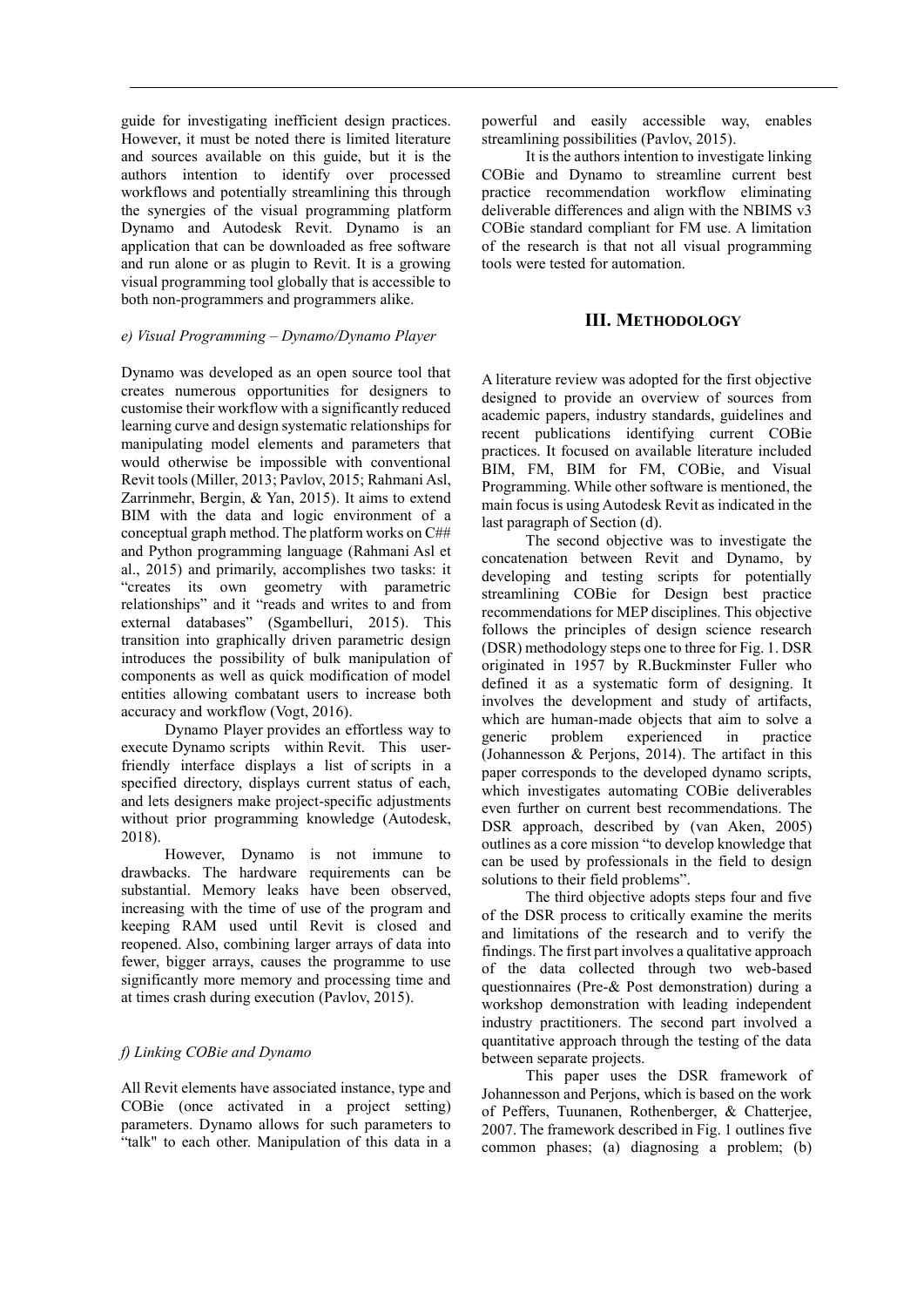proposing and (c) developing a solution; (d) implementing the solution & evaluating the process in action; and (e) specifying learning which all associate to the research in this paper.

The first phase of design science as outlined by Holmström, Ketokivi, & Hameri, 2009 is to address what is wrong, by *"diagnosing the primary research problem".* The state of this primary research issue involved self-interpretation through reflection, that current COBie best practice recommendations require multiple, manual, and repetitional tasks, creating non-added value to the client.

Effects of this noted were:

- Computational and Time expense
- Increased risk of omissions/rework (human errors)
- Less productivity from designer
- Higher cost/less profitability for the company
- Repetitive and non-stimulating for designer

Voordijk, 2009; and Hevner et al., 2004 propose the second step is to develop the 'technological rule' (artifact) which will address the practical problem. Constructing a technological solution in design science demonstrates that the process can be automated and enables a change in current work practices (Hevner et al., 2004). For the solution to be relevant from an academic perspective the process to develop the artifact must be transparent. This requires an explanation of the developed process and the decisions that were made as the artifact evolved (Kehily & Underwood, 2015).

A cyclical process of reflection and action is embedded in design science (van Aken, 2005; Voordijk, 2009; Hevner et al., 2004). This cyclical process is required where the artifact needs to be developed through what Azhar, Ahmad, & Sein, 2010 calls self-interpretation. This is a speculative process, proposing a solution that the researcher believes will work prior to any validation by the users (Johannesson & Perjons, 2012; Voordijk, 2009).

Thirdly, the artifact is designed and developed. All scripts are manufactured and tested rigorously to include repeatability across seperate projects.

Fourthly, the artifact is evaluated. Voordijk, 2009 states that methods used to carry out evaluation can be interviews, surveys, case studies and simulation (through empirical testing) with the intended users. Evaluation requires some way of determining how successful the proposed change is in its environment or simulated environment (Johannesson & Perjons, 2014; Hevner et al., 2004). (Voordijk, 2009) states that evaluation should start with the development of measurers and criteria which represent the goals of the process, the artifact's performance is subsequently evaluated against these criteria. In this paper evaluation is achieved by a workshop demonstration and multi-choice questionnaire from independent industry leaders. (Johannesson & Perjons, 2014) and (March & Smith, 1995) state that the research output in design science is not just the artifact, but also the affect the artifact has on the environment to which it has been introduced. This would instigate a process in BIM research that would entail evaluating a new BIM process or technology, but also its ability to affect change and improve practice in a work setting.



Fig. 1: Design Science Methodology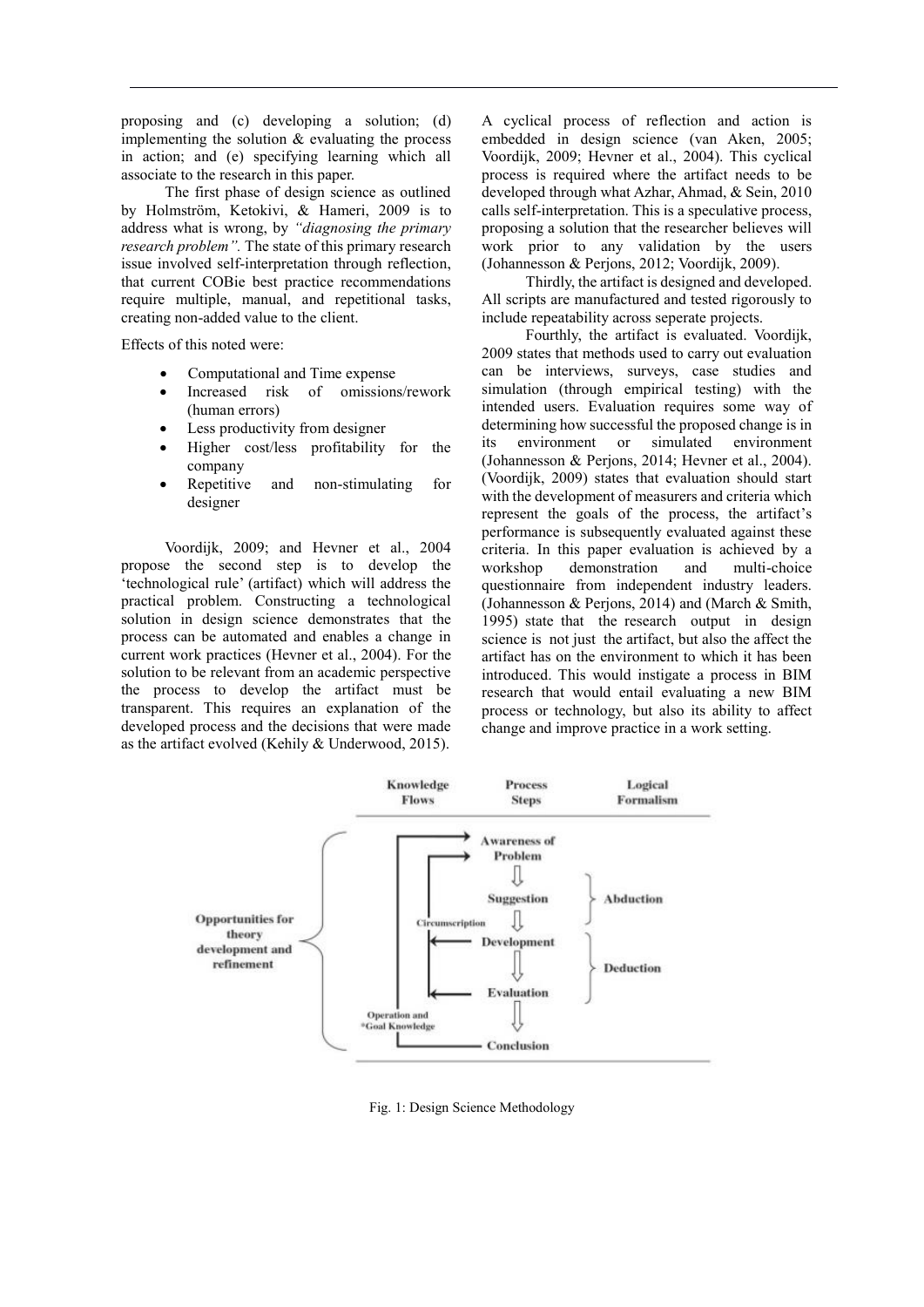Fig. 2 is a brief workflow diagram for the benefit of the reader of the steps taken by the author.



Fig. 2: Workflow Diagram

#### *a) Ethics and Data Protection*

Only summarised results are presented in this report, which ensures no individually identifiable information is distributed and enables for open and candid discussions. All participation was voluntary, and there were no incentives provided for completing the questionnaires and workshop. All participants were independent practitioners, and no information was collected from the authors' workplace. All participants signed a research study consent form that included the following,

- Their right to withdraw from the study at any point without explanation
- Information collected would be kept confidential and that the questionnaire was anonymous
- Agree for the interview to be audiorecorded
- Permission to withdraw data from the interview

## **IV. PRIMARY RESEARCH - TESTING**

- *a) Development of Scripts*
	- 1. Acknowledgment

It is noted the author of this research is also a coauthor of the published guide "Delivering COBie using Autodesk Revit." The authors' unique knowledge in current COBie best practice recommendations, formulas and specifications for each COBie parameter according to its standard, contributed as the primary reason for the research and development of the scripts. Considering this, the author wished to acknowledge that this paper could be seen as biased and non-critical by readers.

However, it is authors intention to present information with informed assertions supported by credible evidence.

2. Setup

As COBie is a non-proprietary specification enabling its application to reflect and conform to regional and local procedures, uniclass classification was the system of testing preference. All assets used during testing comply with NBIMS v3 Page 219 & 220. COBie For Design is tested only, based on Mechanical, Electrical, and Plumbing (MEP) disciplines. All COBie spreadsheets files are fully verified via the COBie Quality Control Checker in accordance with NBIMS v3. Architectural discipline and validation of the information were not in scope for this research. The software used for testing included,

- Autodesk Revit 2018.1
- Dynamo 2.0.1.
- COBieQcReporter 1.1.
- COBie Extension for Revit 2018
- Classification Manager for Revit 2018

## 3. Identify Inefficiencies

COBie for Design consists of nine worksheets as illustrating in Fig. 3, totalling Fifty-two COBie parameters. The first objective was to scrutinise each COBie parameter within each worksheet and to ascertain how they are populated. Parameters that contain inefficiencies to include manual, repetitive, or copy and paste tasks were segregated for possible further streamlining. In total, six COBie parameters were identified, as highlighted in red boundary lines from Fig. 3,4,5 & 6.



Fig. 3: COBie for Design Worksheets

COBie.Space

1. COBie.Space.Category



Fig. 4: COBie.Space Worksheet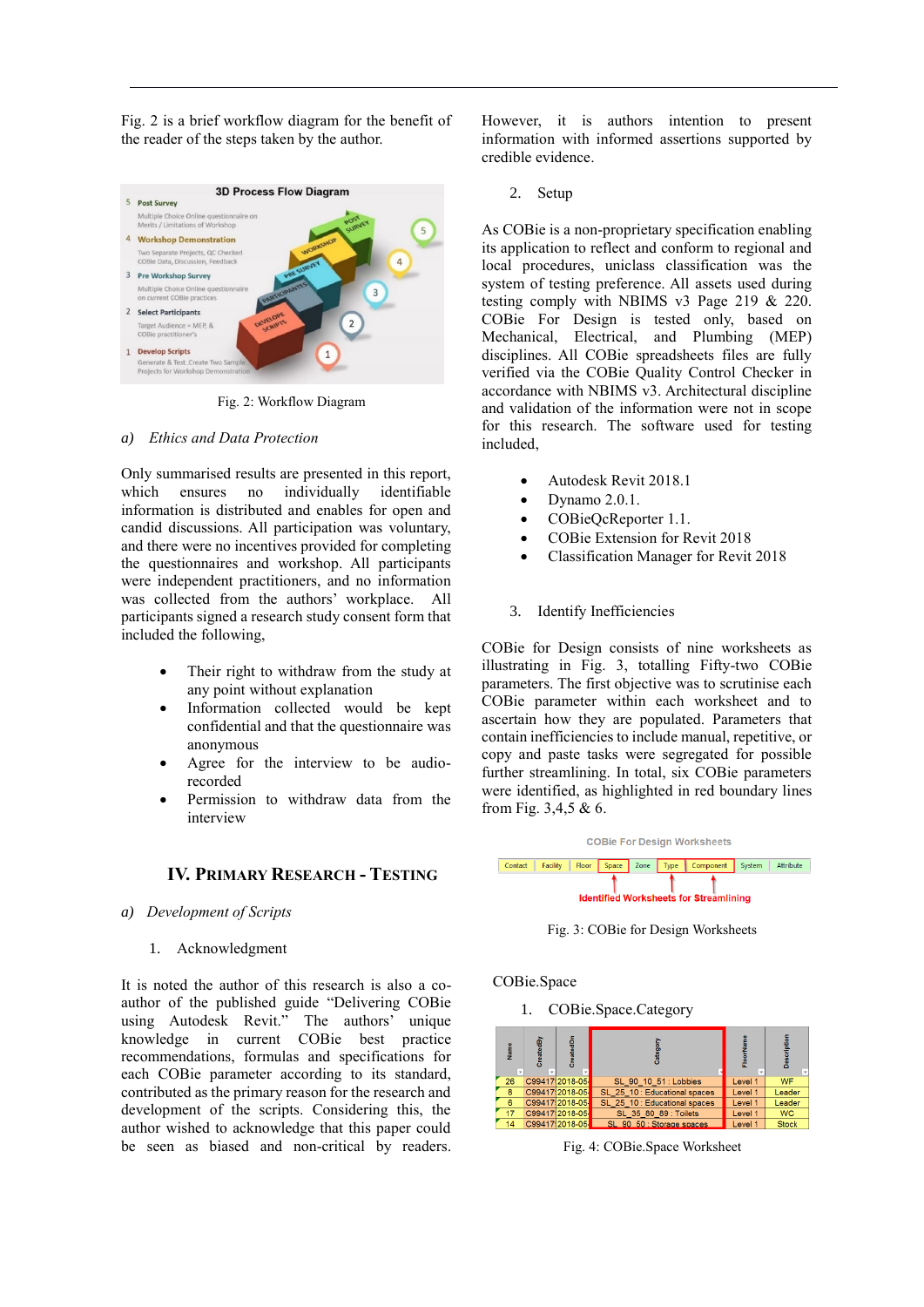#### COBie.Type

- 2. COBie.Type.Name
- 3. COBie.Type.Category
- 4. COBie.Type.Assettype

|                                       |               | σ             |                                                   |                                    |       |
|---------------------------------------|---------------|---------------|---------------------------------------------------|------------------------------------|-------|
| Duplex Receptacle A                   |               | C994172018-05 | Pr 70 70 : Power and lighting outlet products     | T Duplex Receptacle GFCI           | Fixed |
| Duplex Receptacle B                   | C994172018-05 |               | Pr_70_70 ; Power and lighting outlet products     | Duplex Receptacle_Standar          | Fixed |
| Quadruplex Receptacle A C994172018-05 |               |               | Pr 65 72 97 52 : Multi-gang power outlets         | Quadruplex Receptacle Pla          | Fixed |
| Lighting Switches A                   |               | :994172018-05 | Pr 70 70 47 12 : Centralized lighting controllers | <b>Lighting Switches Single Po</b> | Fixed |
|                                       |               |               | __________                                        |                                    |       |

Fig. 5: COBie.Type Worksheet

## COBie.Component

- 5. COBie.Component.Name
- 6. COBie.Component.Description

| Return Diffuser A-1 C99417 2018-01 TReturn I |  | 55 | T Return Diffuser 600 x 600 Face 300 x 300 |
|----------------------------------------------|--|----|--------------------------------------------|
| Return Diffuser A-2 C99417 2018-05T Return   |  | 54 | Return Diffuser 600 x 600 Face 300 x 300   |
| Return Diffuser A-3 C99417 2018-05 T Return  |  | 52 | Return Diffuser 600 x 600 Face 300 x 300   |
| Return Diffuser A-4 C99417 2018-05 TReturn   |  | 53 | Return Diffuser 600 x 600 Face 300 x 300   |
| Return Diffuser A-5 C99417 2018-05T Return   |  | 53 | Return Diffuser 600 x 600 Face 300 x 300   |

Fig. 6: COBie.Component Worksheet

## 4. Scripts and Testing

Once these parameters were segregated, rigorous development and testing of each script began.

#### **COBie.Space.Category**

Common knowledge for Revit designers is architects use 'Rooms' from slab to ceiling, while engineers use 'Spaces' from slab to slab to provide useful volume properties. If a stand-alone COBie spreadsheet is required for an engineering discipline, the architectural 'Room' name, number and classification code must match that of the equivalent engineering 'Space' value. A bad practice example would be for the architect to classify a room as "SL\_35\_80\_08 Bathroom" but for the engineer to classify the same as "SL\_35\_80\_89 Toilet" resulting in duplication of the same room. Replicating the name and number is a simple automated exercise, however, replicating the classification is not so straightforward. Current best practices suggest this is made possible in two ways, (1) Copy and paste techniques using a Revit Schedule or (2) manually by the classification manager plugin. Depending on the number of rooms and spaces in a building this is time-consuming for the designer. The CO-Bie.Space.Category script was developed to replicate the classification of the Room parameters assigned by the architect's, to match that of the engineers' Space parameters. These include:

## *SPACES ROOMS*

COBie.Space.Category = COBie.Space.Category Class.Space.Number = Class.Space.Number Class.Space.Description = Class.Space.Description

#### **COBie.Type.Name**

COBie.Type.Name according to current best practice recommendations should equal both the "Family" name and "Type Mark" value. If, however, we have multiple types of the same family then alphabetical values must be added e.g. Air Terminal A, Air Terminal B, etc. Again, this is done manually through copy and paste, sorting and filtering techniques in Revit schedules typical to Fig. 7.

|                 |                 | <201 COBie.Type.Name>   |                                         |
|-----------------|-----------------|-------------------------|-----------------------------------------|
| A               | B               | c                       | Đ                                       |
| COBie.Type      | COBie.Type.Name | <b>Type Mark</b>        | Family                                  |
|                 |                 |                         |                                         |
| v               |                 | <b>Copy &amp; Paste</b> | Air Handling Unit                       |
|                 |                 |                         |                                         |
| V               |                 | <b>Copy &amp; Paste</b> | Ceiling-Exhaust-SP-A                    |
|                 |                 |                         |                                         |
| $\overline{a}$  |                 | SupplyDiffuserA1        | <b>Manual</b><br><b>Supply Diffuser</b> |
| ÷,              |                 | SupplyDiffuserB1        | <b>Supply Diffuser</b><br><b>Manual</b> |
|                 |                 | SupplyDiffuserC1        | <b>Supply Diffuser</b><br><b>Manual</b> |
|                 |                 |                         |                                         |
| $\overline{a}$  |                 | <b>Copy &amp; Paste</b> | <b>VAV Unit</b>                         |
| Grand total: 59 |                 |                         |                                         |

Fig. 7: Populating COBie.Type.Name

The COBie.Type.Name script partially shown in Fig. 8 was developed to automate this process and specifically add alphabetical letters to every family type applicable for data extraction within a project.



Fig. 8: COBie.Type.Name Script

#### **COBie.Type.Category**

COBie.Type.Category relates to the classification of the family type and is populated using the 'Classification Manager for Revit' plugin. Current best practice recommendations indicate assigning these values from project to project. Through research, it was identified that this type of parameter would have consistent values e.g. PR 70-60-04-02: Air Terminal, and testing encouraged this information to be stored within each family file once as per Fig. 10, and then subsequently exported from here project to project after that. This technique was discovered when the 'Classification Manager for Revit' dialogue box was also available within the "Edit Family" mode. This might require a substantial amount of time creating a new family directory specific to the classification (e.g. omniclass or uniclass) in the short term but estimated to have significant long-term time-saving benefits.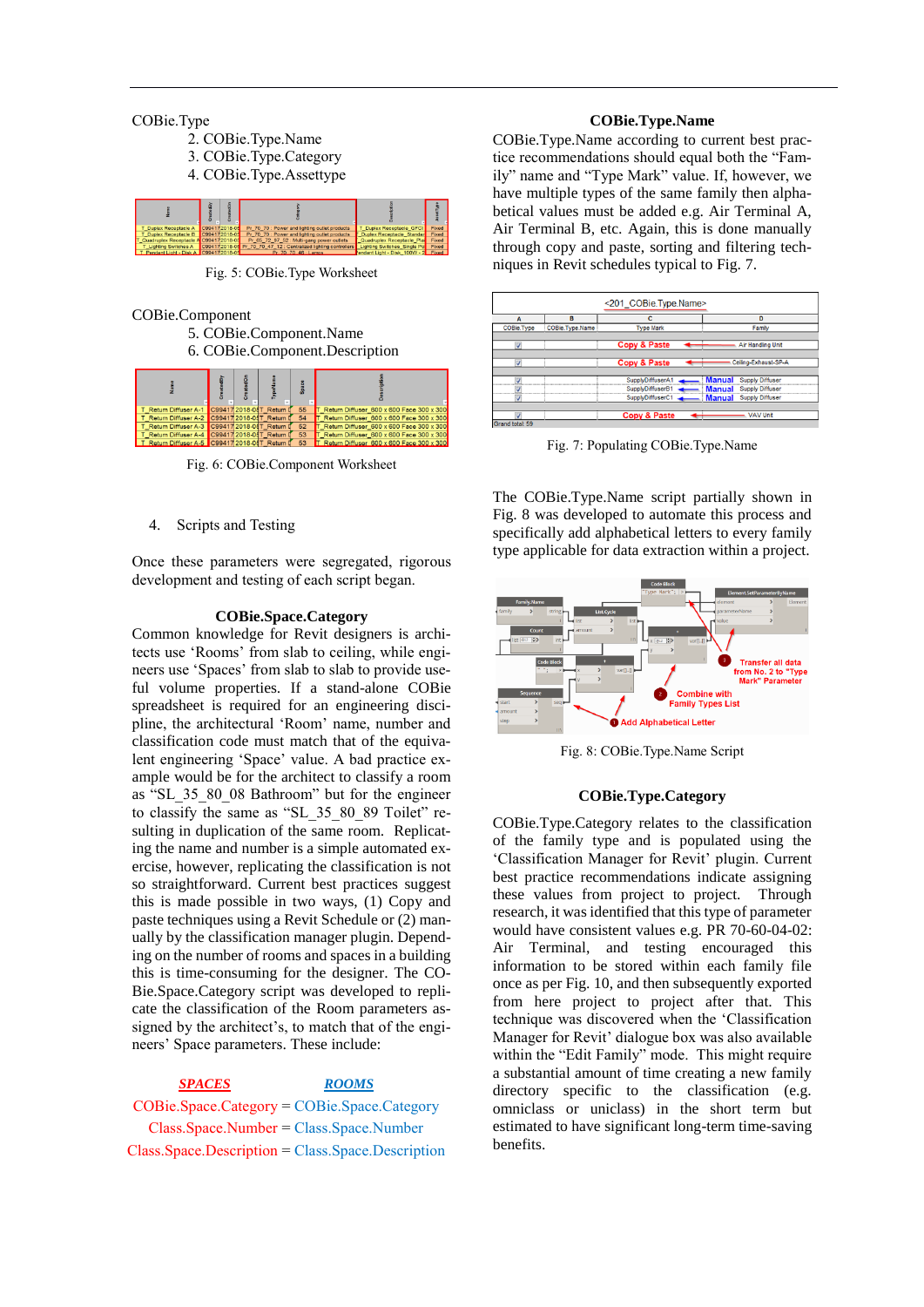#### **COBie.Type.Assettype**

COBie.Type.Assettype according to NBIMS v3 4.2.3.2.2.58 (if not specified by contract) has default values of 'Fixed' or 'Movable'. Similar to CO-Bie.Type.Category, current best practice recommendations indicate assigning these values from project to project. However, through research, it was identified that this type of parameter would also have consistent values for each family e.g. 'Fixed'. COBie.Type.Assettype was achieved by creating a shared parameter e.g. named 'Dynamo.Asset.Type', then mapping the information from that parameter to correspond with COBie.Type.Assetype via the dynamo script as per Fig. 9.



Fig. 9: Section of COBie.Type.Assettype Script



Fig. 10: Family Types Dialogue Box

#### **COBie.Component.Name**

For engineering disciplines, the instance parameter "Mark" must be manually typed by the designer to create a unique name for each component. Again, depending on the size of the project and the number of instances of a family, this technique is very time inefficient. For example, imagine having 500 sockets in a building and manually inputting one to five hundred. COBie.Component.Name script from Fig. 11 was created to automate Mark values as per each family type sequentially.

COBie.Component.Name = Type Mark + Mark

Supply Diffuser A50

#### **COBie.Component.Description**

For COBie.Component.Description, current best practices indicate a formulated solution as follows,

Component.Description = Type.Description

COBie.Type.Description parameter is populated automatically from the COBie extension for Revit plugin when first applying settings to a project. Current recommendations for this are to copy and paste all information in Revit Schedules. COBie.Component.Description script was developed to streamline this process similar to Fig. 9 and COBie.Type.Assettype.

Through research, two further scripts were required, developed and tested. These were COBie 'Tick-Box' parameters designed to tell Revit to export these elements to the COBie spreadsheet. Current best practices require advanced sorting and filtering techniques in Revit schedules. This technique can be cumbersome when dealing with a large proiect.



Figure 11: COBie.Component.Name Script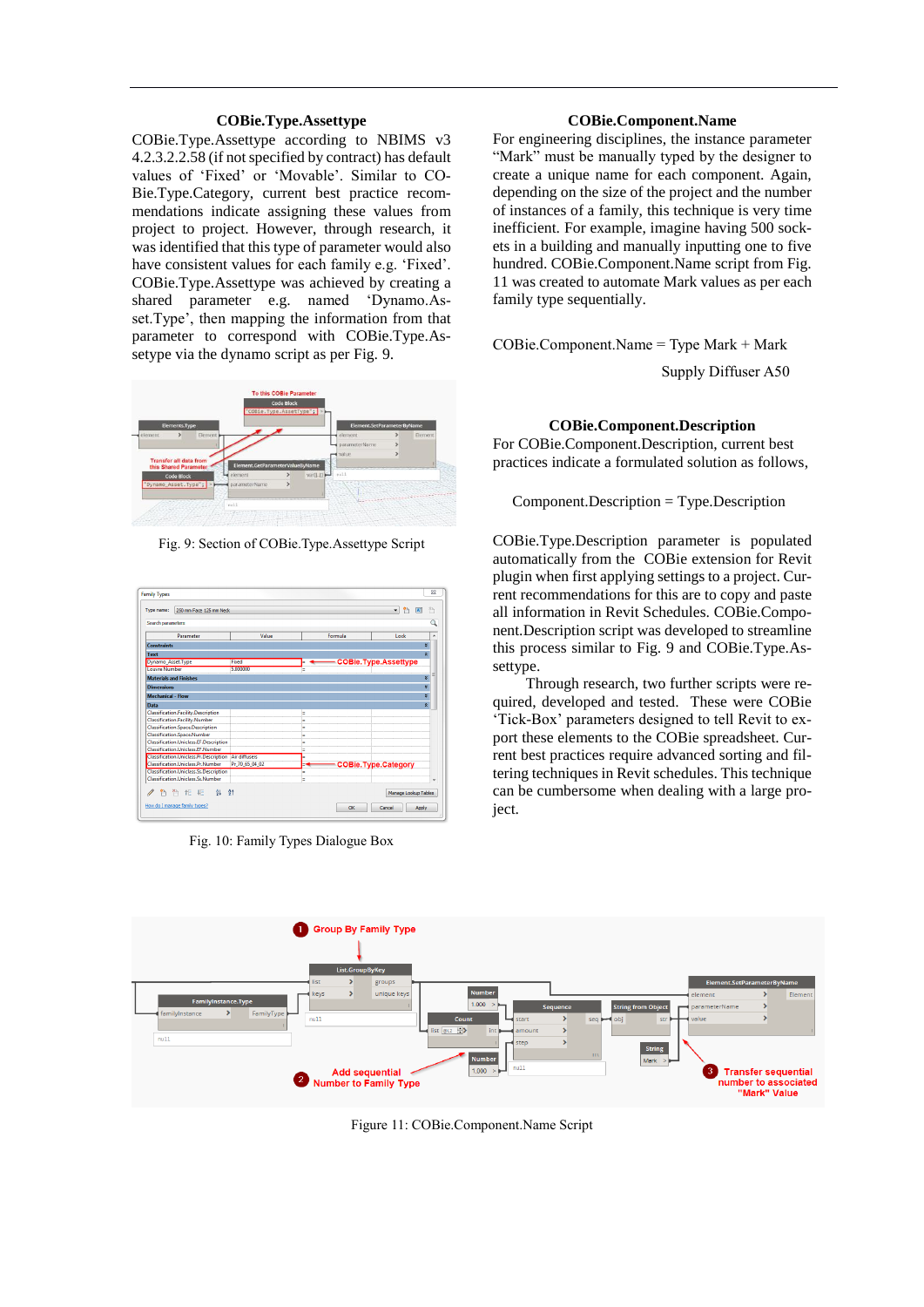Fig. 12 is a script developed for exporting all spaces while Fig.13 shows the "Tick Box" in the Space properties box marked. COBie. Type and COBie.Component scripts are of a similar nature to Fig. 12 eliminating manual tasks from the designer.



Fig. 12: Typical Script for Tick Box Exercise

| Spaces (1)                                             |                              | Edit Type |
|--------------------------------------------------------|------------------------------|-----------|
| Constraints                                            |                              | z         |
| Electrical - Lighting                                  |                              | č         |
| Electrical - Loads                                     |                              | ×         |
| Dimensions                                             |                              | ¥         |
| Mechanical - Flow                                      |                              | ×         |
| <b>Identity Data</b>                                   |                              | ¥         |
| Phasing                                                |                              | ×         |
| <b>Energy Analysis</b>                                 |                              | ×         |
| Data                                                   |                              | ⋩         |
| Classification.Space.Num                               | SL 25 30 76                  |           |
| Classification.Space.Descri Scientific equipment rooms |                              |           |
| COBie                                                  | $\overline{v}$               |           |
| COBie.ExternalIdentifier                               |                              |           |
| COBie.CreatedBy                                        | C99417952@mydit.ie           |           |
| COBie.CreatedOn                                        | 2018-04-26T21:22:37          |           |
| COBie.Space.Name                                       |                              |           |
| COBie.Space.Category                                   | SL_25_30_76 : Scientific equ |           |
| COBie.Space.Description                                |                              |           |
| COBie.Space.RoomTag                                    |                              |           |
| COBie.Space.UsableHeight                               |                              |           |
|                                                        | 96.837 m                     |           |
| COBie.Space.GrossArea                                  |                              |           |

Fig. 13: Spaces Properties Box

#### 5. Development of Scripts Conclusion

Eight dynamo scripts were developed in total. Each were named per associated COBie parameter, sequentially placed as per COBie worksheets (left to right, Fig. 3) and incorporated into Dynamo player as illustrated in Fig. 14.

| <b>Dynamo Player</b>                                      |                  | $\times$ |
|-----------------------------------------------------------|------------------|----------|
| ■■少                                                       |                  | ?        |
| Filter                                                    |                  | $\alpha$ |
| 01_COBie.Space<br>$\blacksquare$ / Ready                  | <b>Space</b>     |          |
| 02_COBie.Space.Category<br>$\blacksquare$ / Ready         |                  |          |
| 03_COBie.Type _ COBie.Component<br>$\blacksquare$ / Ready |                  |          |
| 04_COBie.Type.Name<br>$\blacksquare$ / Ready              |                  |          |
| 05_COBie.Type.Category<br>$\blacksquare$ / Ready          | <b>Type</b>      |          |
| 06_COBie.Type.AssetType<br>$\blacksquare$ / Ready         |                  |          |
| 07_COBie.Component.Name<br>$\blacksquare$ / Ready         |                  |          |
| 08_COBie.Component.Description<br>$\blacksquare$ / Ready  | <b>Component</b> |          |
| C99417952_Small MEP Test1.rvt                             |                  |          |

Fig. 14: Dynamo Player Testing Interface

Two of these scripts were termed "dependent scripts" e.g. they must be executed first before moving on to the associated script. These are,

- 01 COBie.Space
- 03 COBie.Type COBie.Component.
- 6. Data Collection

Once all scripts were complete, a workshop demonstration was the selected technique for data collection. The justification for this includes the opportunity for group discussion between participants, the generation of possible new information from issues discussed and allowing for candid feedback by way of a follow-up questionnaire. Two testing files were developed for verification and repeatability purposes and used in demonstration workshops attended by independent industry practitioners.

## 7. Development of Testing Files

The first project was a Revit advanced sample project which included 1,287 elements divided into several Revit categories as shown in Fig. 15. The second project was a basic house which included only seven elements from two Revit categories (Air Terminals and Mechanical Equipment). Comparison tests were carried out and examined between current best practice recommendation and the findings using dynamo across both projects.

The large-scale project results with 1,287 elements pose for interesting readings. Current best practice recommendations undertaken by the author recorded a time of 1 hour 38 minutes to fully execute 8 scripts for six COBie parameters.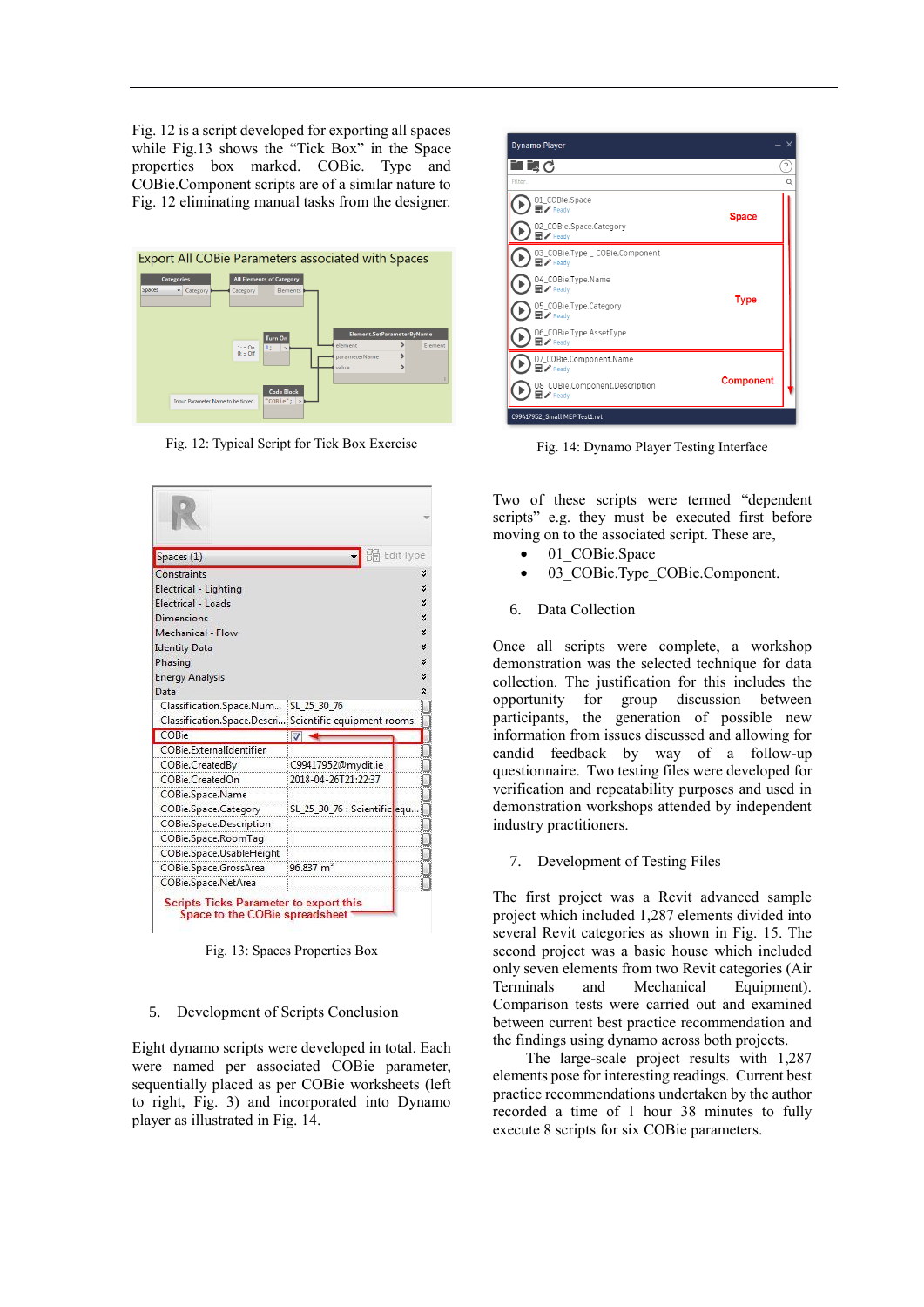| Air Terminals               | =   | 307 |
|-----------------------------|-----|-----|
| <b>Electrical Equipment</b> | $=$ | 29  |
| <b>Electrical Fixtures</b>  | $=$ | 424 |
| <b>Lighting Devices</b>     | $=$ | 63  |
| <b>Lighting Fixtures</b>    | =   | 400 |
| <b>Mechanical Equipment</b> | $=$ | 47  |
| <b>Plumbing Fixtures</b>    | $=$ | 11  |
| <b>Sprinklers</b>           |     | հ   |
|                             |     |     |

Family Type = 43 Individual Instances 1287

Fig. 15: Large Project Categories

In contrast, the execution of the researchers proposed streamlining techniques by the utilisation of dynamo scripts returned a total time of 4 minutes 36 seconds. This COBie data was also verified using the COBie quality control tool resulting in no errors. A full recording of this large test project can be found at the following link: *<https://youtu.be/XU1cmjI27OE>*

Similarly, a full recording of the small test project with verified data can be found at the following link: *<https://youtu.be/IBAinsnUvPM>*

A full breakdown comparison test for both projects can be seen in Fig. 16.

| <b>SECONDS</b><br>MEASUREMENT | 100                   |                                      | 98.48                                |
|-------------------------------|-----------------------|--------------------------------------|--------------------------------------|
|                               | 80                    |                                      |                                      |
|                               | 60                    |                                      |                                      |
|                               | 40                    |                                      |                                      |
| VIINUTES/                     | 20                    | 6.11<br>2.13                         | 4.36                                 |
|                               | $\overline{0}$        | <b>Small Project</b><br>(7 Elements) | Large Project<br>(1287)<br>Elements) |
| Dynamo                        |                       | 2.13                                 | 4.36                                 |
|                               | <b>Best Practices</b> | 6.11                                 | 98.48                                |

Fig. 16: Results Comparison Chart

#### *b) Workshop Demonstration (Focus Group)*

1. Targeted Audience & Format

The development of scripts related to MEP disciplines only and therefore justifies the target audience of independent MEP BIM practitioners based in Ireland, with a working knowledge of COBie, its current best practice recommendations, and the visual programming platform Dynamo. As this specific target group is limited, finding suitable candidates proved troublesome. Several participants were recruited through third parties or social media, while others through the author's' personal network. Workshops took place in May 2018 and lasted approximately two hours. In total, sixteen perspective participants were contacted at the outset. Thirteen participated, while nine of these fully completed the workshop with both questionnaires. Four failed to complete the online Survey B after the workshop. To avoid biases', no work colleagues of the author aided in any of the data collection or research. A summarized list of participants can be found below in Table 1.

2. Pre-Workshop Demonstration – Survey A Results

Survey A consisted of ten multiple choice questions via SurveyMonkey distributed by email before the workshop and averaged between two and eight minutes to complete. Its importance sought knowledge on current practices and difficulties CO-Bie practitioners encounter, leading to further discussion of key factors during the workshop demonstration. These included,

- A general lack of knowledge as to what exact elements need to be exported to a CO-Bie spreadsheet as per NBIMS v3. Participants were advised that P219 and P220 provided guidance on this subject.
- Many had no knowledge of the COBie Quality Control checking system or its "how to" published guide.
- There was a collective acceptance that CO-Bie.Type and COBie.Component were the most troublesome worksheets to populate.
- An average of 36% was posted when asked: "What percentage of your COBie deliverables is manually populated by you or your designers?"
- 34% of participants were familiar with Dynamo & Dynamo Player.
- When asked how successful participants were exporting COBie Information from Autodesk Revit an average of 4.4 from 10 was posted

All responses to Survey A can be found at the following link. *Survey A - [All Responses](https://drive.google.com/open?id=1DvGjYUBLECsk7MCQkFKiUew06PIoDOBX)*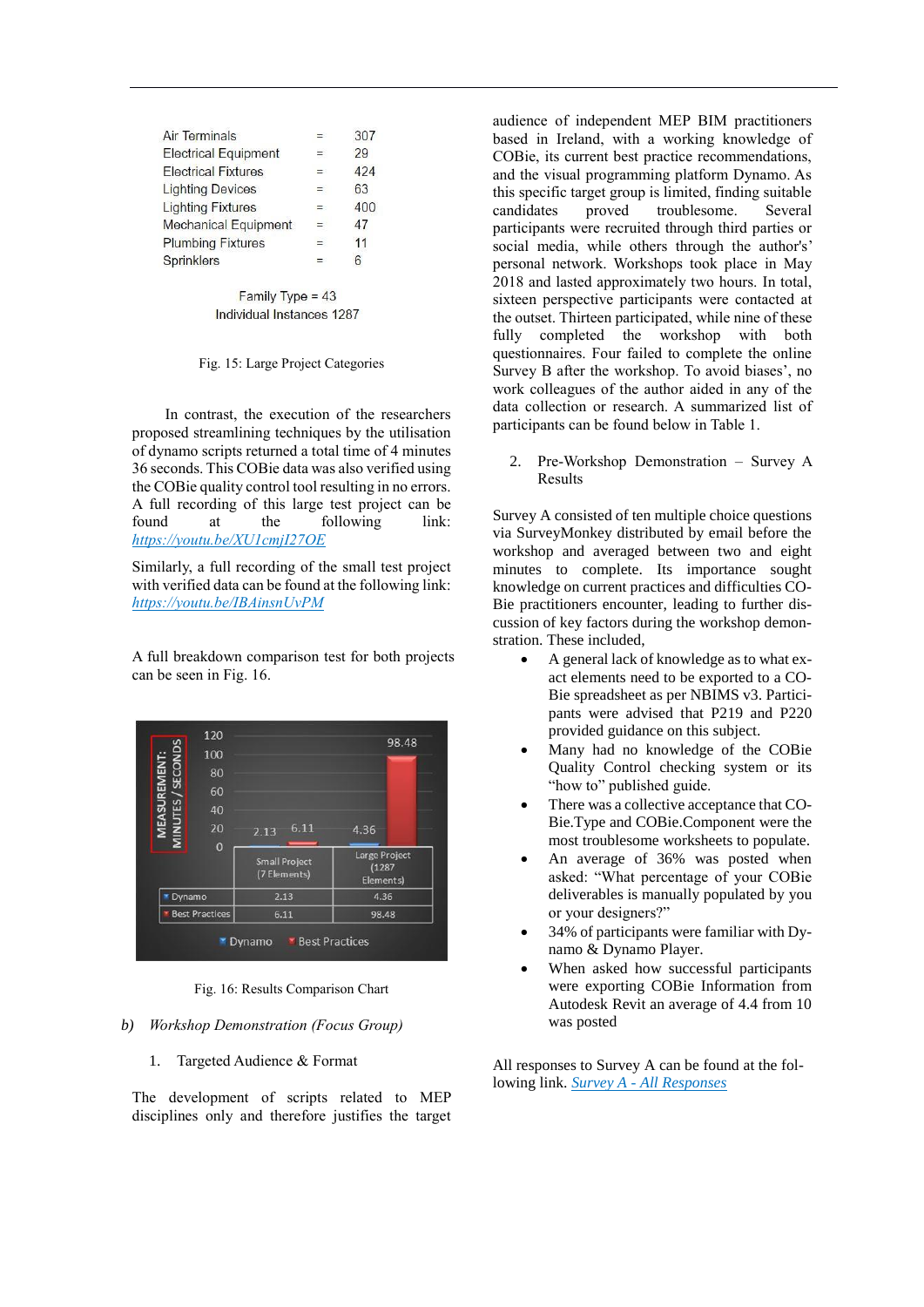## Table 1: List of Participants

| Year of           |                  |                  |                                                                                                                                                                                                                                                                                                            |                          |
|-------------------|------------------|------------------|------------------------------------------------------------------------------------------------------------------------------------------------------------------------------------------------------------------------------------------------------------------------------------------------------------|--------------------------|
| <b>Name</b>       | <b>Inception</b> | <b>Employees</b> | <b>Specialist</b>                                                                                                                                                                                                                                                                                          | <b>Participants</b>      |
| Company A<br>1912 |                  | 5.001-10.000     | Global Leader in Turnkey Engineering & Construction Services, Specialist<br>Contracting, High Purity Process Installation / Equipment Hook-Up, and En-<br>gineering                                                                                                                                        | <b>BIM</b> Coordinator   |
| Company B         | 1999             | 51-200           | Mechanical Installations, Heating & A/C, General Service & Maintenance,<br>BMS, Electrical Services, Fire & Intruder Alarms, Automatic Doors, Security<br>Gates                                                                                                                                            | <b>Contracts Manager</b> |
| Company C         | 1952             | 201-500          | Leading Irish general building contractor, building company delivering high<br>quality, sustainable construction projects across a range of sectors including<br>Commercial, Retail, Hotel, Leisure, Education, Industrial, Residential,<br>Healthcare, Pharmaceutical and Municipal                       | <b>BIM Coordinator</b>   |
| Company D         | 2009             | $11 - 50$        | BIM Consultancy, Architectural Drawings and Specifications, Building Infor-<br>mation Modelling (BIM), BIM Implementation Support, BIM Training, BIM<br>Libraries & Standard Details, BIM Production Outsourcing & Resources, and<br><b>BIM Management</b>                                                 | <b>Managing Partner</b>  |
| Company E         | 1972             | 1001-5000        | International provider of engineering solutions within construction industry.<br>Mechanical Engineering, Electrical Engineering, Sprinkler Systems & Fire<br>Protection, Data Technology Services, Life Sciences, Enterprise Data Cen-<br>tres, Hyperscale Data Centres, Building Services, and Healthcare | <b>MEP BIM Manager</b>   |
| Company F         | 1998             | 51-200           | Mechanical and Electrical Engineering Contractors provides a broad range of<br>essential M&E services solutions for the commercial, pharmaceutical, indus-<br>trial, residential, retail, health care, hotel and leisure industries sectors                                                                | <b>BIM</b> Coordinator   |
| Company G         | 1992             | 501-1000         | Leading International Mechanical & Electrical Services Installations provider                                                                                                                                                                                                                              | <b>BIM Coordinator</b>   |
| Company H         | 1985             | $11 - 50$        | Engineering solutions contractor specialising in the commercial, industrial,<br>medical & educational sectors, Facilities Management, Full Design & Build<br>Packages, and Project Management                                                                                                              | <b>MEP</b> Manager       |

#### *c) Workshop Demonstration (Active)*

#### 1. Presentation

At the beginning of each workshop, there was a short PowerPoint Presentation which illustrated the six COBie parameters from the three COBie worksheets identified for streamlining as discussed in the primary research section, e.g. Fig. 3,4,5, & 6. This presentation also included current best practice techniques and images for the six parameters and the formula behind each. This proved immensely valuable in setting the tone for both parties and for a greater understanding. The repeatability across separate projects with verified data was fully acknowledged. In total, three workshops were recorded digitally, consent was received, and these

were securely filed online. We note the number of participants invited was selected from a small pool of viable candidates. Consequently, any generalisation of the research findings is limited.

2. Step by Step Document

For the workshop to run fluently and to a timeframe, a researcher *[Step by Step Document](https://docs.google.com/document/d/1bum9UNkKBAALy0TZJerIwOupBtQ8GficRMJkTrNiPGI/edit)* for both projects was drafted. This was merely a reassurance guide during the workshop for the author.

3. Discussion

Most notably, questions and discussions revolved around the COBie Quality Control checker and potential time saving of the scripts. The clear majority did not know this checker existed and found it to be a valuable open source tool to use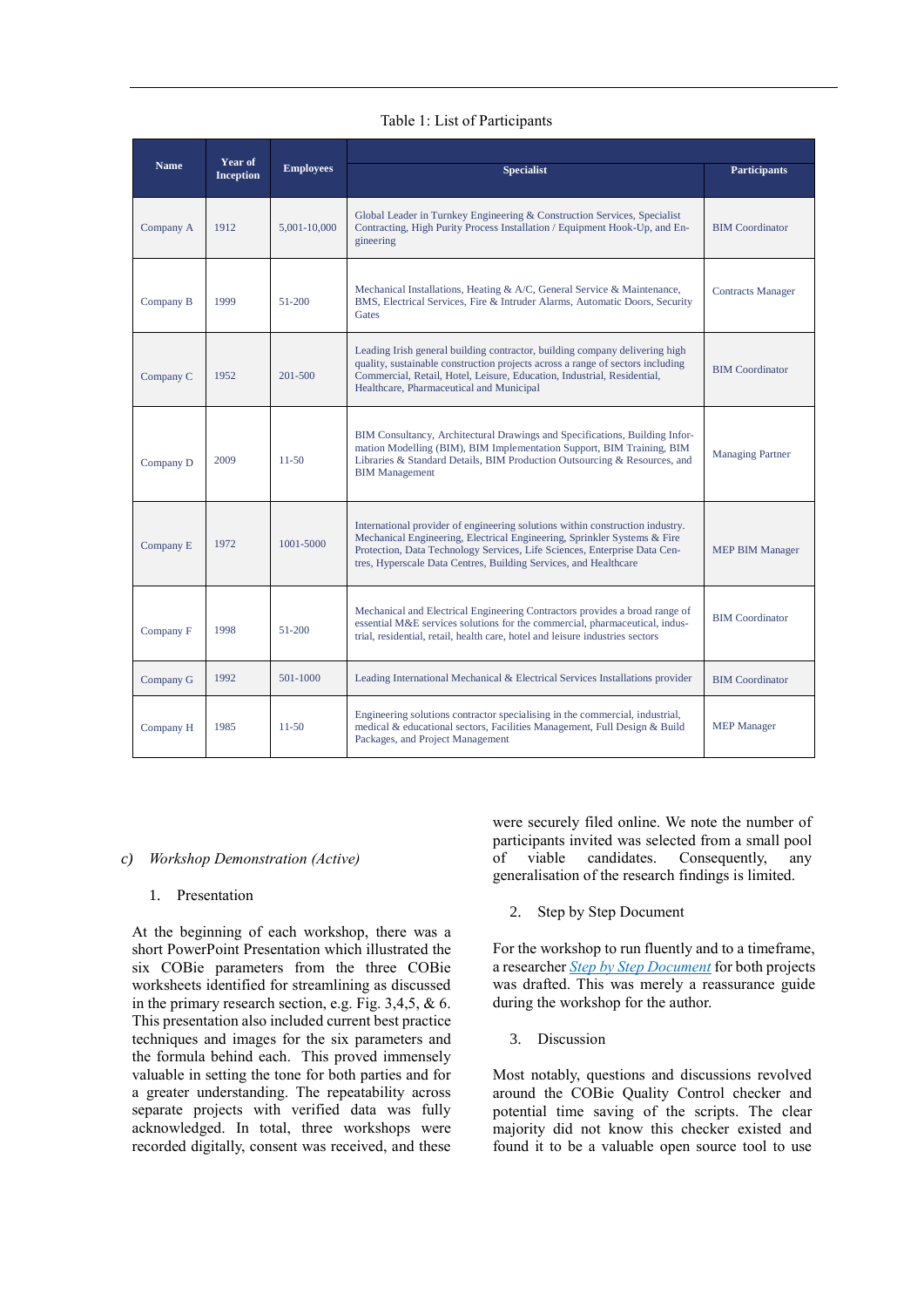going forward. However, a further step by step demonstration would be required to teach this checking tool technique. Many acknowledged clear benefits to the scripts including its time saving, accuracy, repeatability, and accordance with the NBIMS standard. However, some noted that due to their current practices, which included populating COBie parameters as per contractor's advice, the benefits of the scripts to them currently might be limited until further industry wide understanding of COBie was achieved. Many agreed that these scripts would enhance standardised deliverables consistently and benefit designers COBie workflow substantially.

*"…I think there is huge time saving in all of that, more than that even is the fact that you get it right…That's fantastic"*

4. Post-Workshop Demonstration – Survey B Results

Survey B consisted of 10 multiple choice questions via SurveyMonkey distributed by email. This survey directly targeted the merits and limitations of the workshop demonstration according to the participants. Completion of the questionnaire took between 5 to 13 minutes and key findings included the following.

• Asked if this workflow would help designers produce better deliveries than currently being produced.

Answer:  $67\% = Yes$ 

$$
33\% =
$$
 Potentially

 $0\% = No$ 

Asked how much effort this workflow potentially could save.

Answer:  $59\% = Yes$  (Average)

• Asked about the success of the repeatability across separate projects returned

Answer: An average of 9 out of 10

*"Scripts were very well written and performed consistently."* 

Asked which script was the most powerful and most beneficial regarding time returned.

Answer: COBie.Component.Name at 56%

Asked how likely participants were to recommend these techniques to others creating CO-Bie deliverables

Answer: 87% = Yes (Average)

All responses to Survey B can be found at the following link. *Survey B - [All Responses](https://drive.google.com/open?id=1B0SBjz5_mK9cwTz-e4oEXCcjttoWd1mX)*

## *d) Reflection*

An alarming consensus from practitioners, stated that industry currently does not adhere to any COBie standard and specifics vary from project to project and contractor to contractor. All scripts were designed to incorporate full compliance with NBIMS v3 upon execution, reduce the need for designer's complete emersion into COBie formula, while still yielding fully verified data results compatible for FM systems use. Participants requested that a quick project set up guide would be further beneficial and get models to the point where scripts can be executed, e.g*.* family naming, type naming, and not having to rename assets. Questioned if dynamo has the potential to streamline COBie design deliverables resulted in 78% replying 'Yes' and 22% replying 'Possibly'.

## **V. CONCLUSION**

This paper presents an investigation into synergies between Revit, Dynamo, and Dynamo Player for streamlining COBie for Design deliverables for MEP disciplines. Current recommendations require designers having advanced Revit scheduling knowledge in conjunction with understanding each formula for populating COBie parameters. This research workflow aims to eliminate such requirements for designers, eradicating the possibility of human error and rework, while still being compliant with the international standard NBIMS v3. In the case of the large-scale project with 1,287 components, execution time was cut from 98 minutes 48 seconds to 4 minutes 36 seconds. This result approximately reduced the workflow by 95% on current best practice recommendations for these six COBie parameters. For the small-scale project with seven components, execution time was cut from 6 minutes 11 seconds to 2 minutes 13 seconds. This result approximately reduced the workflow by 64%. The lack of knowledge for the open source COBie QC testing tool and the disregard of adhering to a standard was alarming. To note this paper is for MEP disciplines only due to time restraints, but potential future works could include the development and testing of scripts for the Architectural discipline.

It is hoped the impact of this research with BIM for FM might contribute to enhanced standardised COBie deliverables, eradicating commonly incomplete, inaccurate, unverified information, and removing repetitive manual data entry to FM systems at handover. Considering that the FM phase lasts much longer than the design and construction phases, any process efficiency BIM can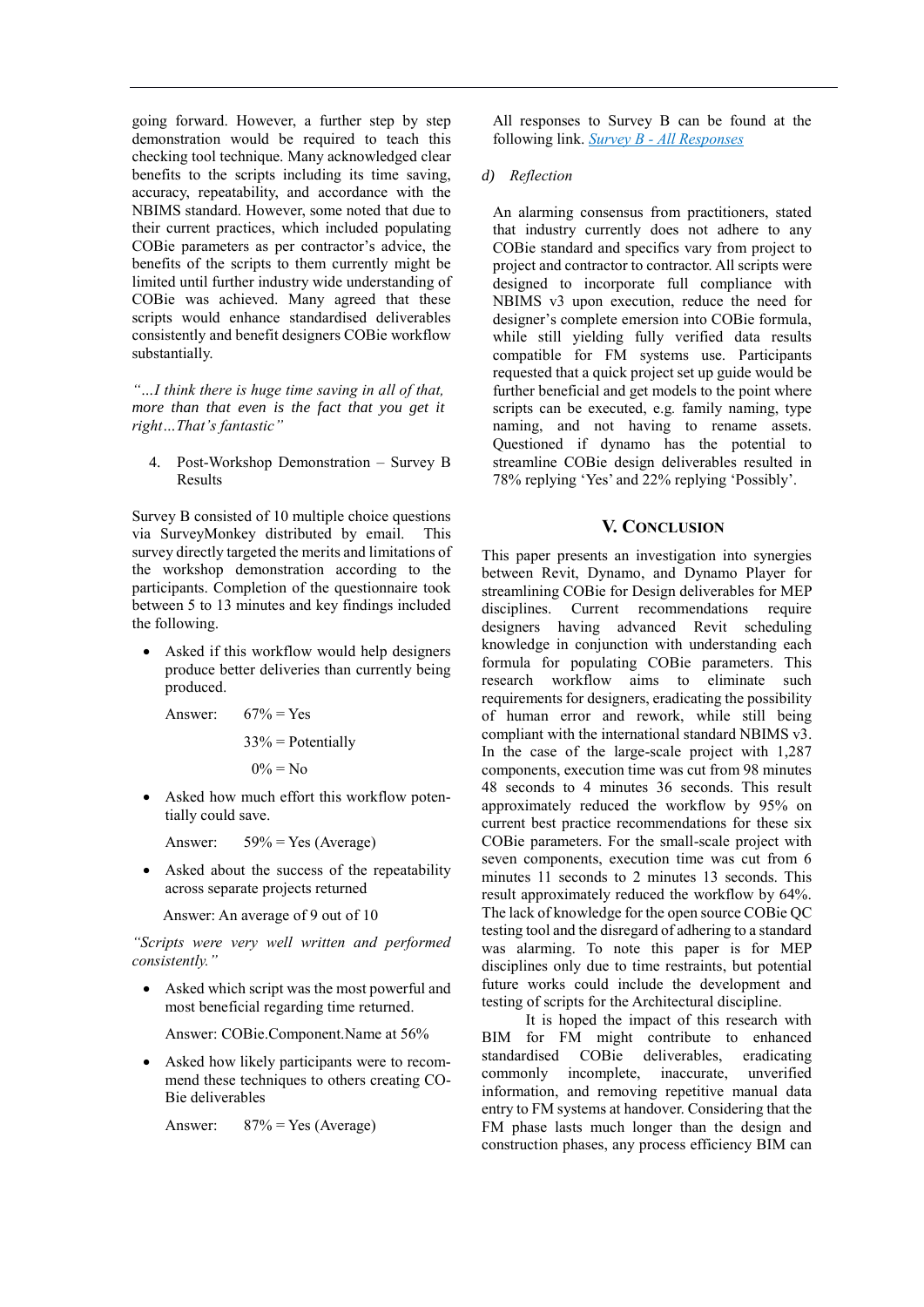occasion will introduce higher cost savings (Akcamete, Akinci, & Garrett, 2010). Results of this research may interest clients, contractors, facility managers, BIM managers, designers or other individuals involved in design, construction and operations.

## **VI. ACKNOWLEDGEMENTS**

The author wishes to thank Dr. Avril Behan, Dr. Deborah Brennan, Dr. Barry McAuley, and their colleagues within Dublin Institute of Technology, Bolton Street for all their invaluable help, support, and guidance. The author also gratefully acknowledges the time and contribution given by all participants involved in the workshop demonstration and surveys.

## **REFERENCES**

- Abel, J., Diez, K., & Lennerts, K. (2006). A Standard Database Model for Computer Aided Facility Management in Hospitals. *Joint International Conference on Computing and Decision Making in Civil and Building Engineering*, 535–542.
- Akcamete, A., Akinci, B., & Garrett, J. H. (2010). Potential utilization of building information models for planning maintenance activities. *Proceedings of the International Conference on Computing in Civil and Building Engineering*, 151–157.
- Alsyouf, I. (2007). The role of maintenance in improving companies' productivity and profitability. *International Journal of Production Economics*, *105*(1), 70–78. https://doi.org/https://doi.org/10.1016/j.ijpe.2 004.06.057
- Ani, A., Johar, S., Tawil, N., Razak, M., & Hamzah, N. (2015). Building Information Modeling (BIM)-based building condition assessment: a survey of water ponding defect on a flat roof. *Jurnal Teknologi (Sciences & Engineering),* (9), 25–31.
- Atkin, B., & Brooks, A. (2009). *Total Facilities Management* (3rd ed.). John Wiley and Sons Ltd.
- Autodesk. (2016). *Autodesk and the UK BIM Level 2 Mandate*.
- Autodesk. (2018). Dynamo Player. Retrieved from https://knowledge.autodesk.com/support/revi t-products/learnexplore/caas/CloudHelp/cloudhelp/2018/EN U/Revit-AddIns/files/GUID-BFCE20D2-

86D4-4591-8CF3-5405D26DB825-htm.html

- Azhar, S., Khalfan, M., & Maqsood, T. (2012). Building information modelling (BIM): now and beyond. *Australasian Journal of Construction Economics and Building*, *12*, 15–28.
- Azhar, S., Khalfan, M., & Maqsood, T. (2015). Building information modelling (BIM): now and beyond. *Construction Economics and Building*, *15*(4), 15–28.
- Barrett, P., & Baldry, D. (2003). *Facilities management: Towards best practice*. Blackwell publishing.
- Becerik-Gerber, B., Jazizadeh, F., Li, N., & Calis, G. (2011). Applications areas and data requirements for BIM-enabled facilities management. *Journal of Construction Engineering and Management*, *138*(3), 431– 442.
- BIFM. (2017). Facilities Management Introduction.
- BIM-Task-Group. (2015). Frequently asked questions. Retrieved from http://www.bimtaskgroup.org/bim-faqs/
- Bryde, D., Broquetas, M., & Volm, J. M. (2013). The project benefits of Building Information Modelling (BIM). *International Journal of Project Management*, *31*(7), 971–980. https://doi.org/https://doi.org/10.1016/j.ijpro man.2012.12.001
- BSI Standards Institution. (2014a). *Collaborative production of information Part 4: Fulfilling employer's information exchange requirements using COBie – Code of practice*.
- BSI Standards Institution. (2014b). *PAS 1192- 3:2014 Specification for information management for the operational phase of assets using building information modelling*. *BSI Standards Publication* (Vol. 1). https://doi.org/Published by the British Standard Institute. British Standard Limited. ISSN9780580781360. /BIM TASK GROUP
- CITA:BIM Innovation Capability Programme. (2017). *Global BIM Report*.
- Dearborn, J. (2015). *Data Driven: How Performance Analytics Delivers Extraordinary Sales Results*. London: John Wiley & Sons.
- Dettwiler, P., Bainbridge, M., & Finch, E. (2009). Getting the attention the facilities manager deserves. *Facilites*, *27*(7/8), 277–290.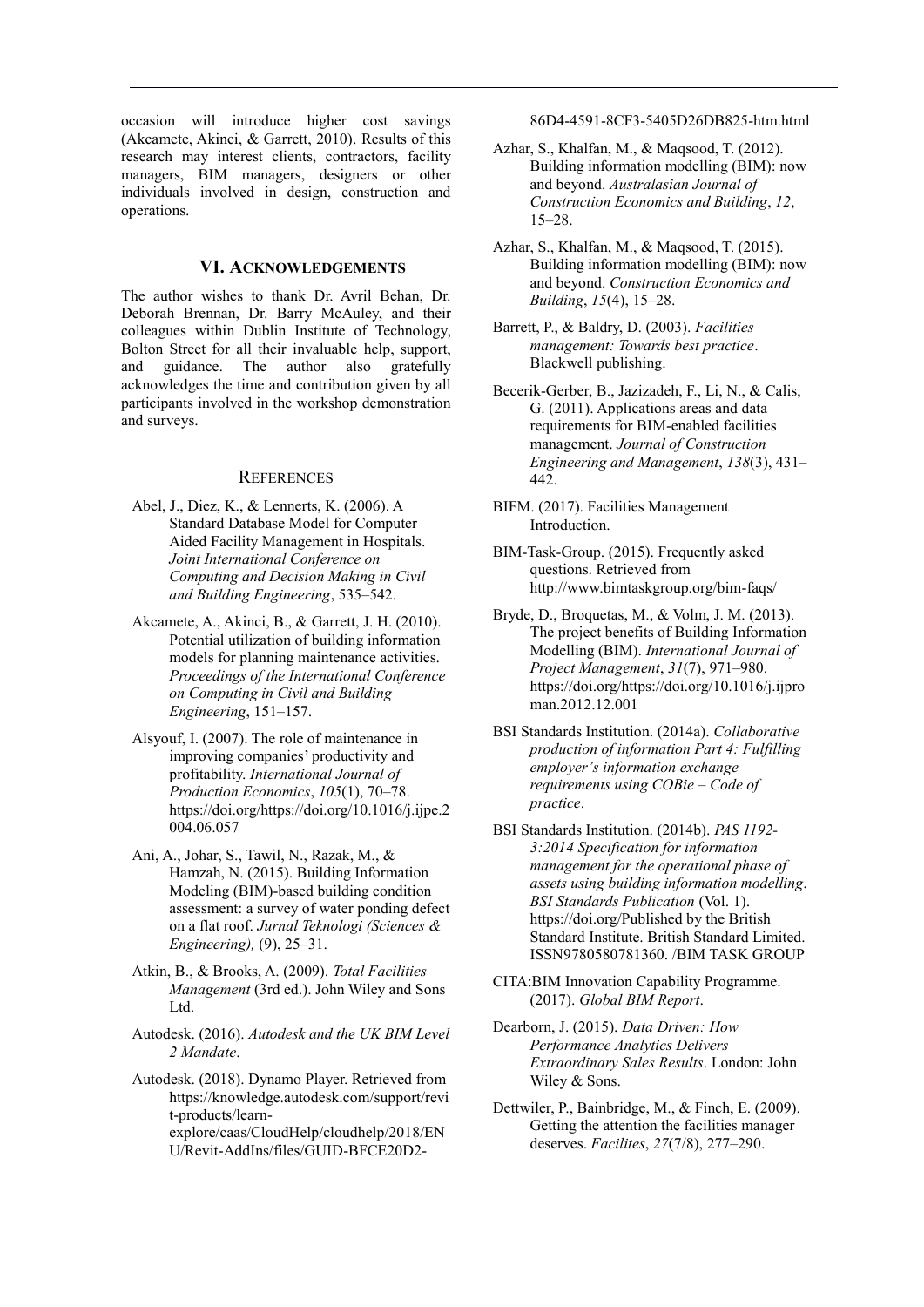- E. William East, & Alfred C. Bogen. (2016). *Construction-Operations Building information exchange (COBie) Quality Control*. Prairie Sky Consulting.
- East, W. (2012). Construction-Operations Building information exchange (COBie).
- East, W., & Jackson, R. (2016). *Delivering Construction-Operations Building information exchange (COBie) in GRAPHISOFT ARCHICAD*.
- East, W., O'Keeffe, S., Kenna, R., & Hooper, E. (2017). *Delivering Construction Operations Building exchange information (COBie) using Autodesk Revit*.
- Eastman, C., Teicholz, P., Sacks, R., & Liston, K. (2008). *BIM Handbook: A guide to building information modelling for owners, managers, designers, engineers and contractors*. (John Willey & Son Inc, Ed.). Hoboken, New Jersey.
- Ghosh, A., Chasey, A., & Mergenschroer, M. (2015). Building Information Modeling for Facilities Management: Current Practices and Future Prospects. *Building Information Modeling: Applications and Practices*.
- Goedert, J., & Meadati, P. (2008). Integrating construction process documentation into building information modeling. *Journal of Construction Engineering and Management*, *134*(7), 509–516.
- Golabchi, A., & Akula, M. (2013). Leveraging BIM for automated fault detection in operational. In *30th International Symposium on Automation and Robotics in Construction (ISARC)* (pp. 1–11). Montreal: International Association for Automation and Robotics in Construction.

Government of Ireland. (2017). Government Strategy to Increase use of Digital Technology in Key Public Works Projects Launched. Retrieved from https://www.per.gov.ie/en/governmentstrategy-to-increase-use-of-digitaltechnology-in-key-public-works-projectslaunched/

- Holmström, J., Ketokivi, M., & Hameri, A.-P. (2009). Bridging Practice and Theory: A Design Science Approach. *Decision Sciences*, *40*, 65–87.
- Irish Government Construction 2020. (2014). *A Strategy for a Renewed Construction Sector*.
- Johannesson, P., & Perjons, E. (2014). *An Introduction to Design Science*. *An*

*Introduction to Design Science*.

- Keady, R. (2009). Financial Impact and analysis of equipment inventories. *Facilities Engineering Journal*, *27*(5), 13–17.
- Korpela, J., Miettinen, R., Salmikivi, T., & Ihalainen, J. (2015). The challenges and potentials of utilizing building information modelling in facility management: the case of the Center for Properties and Facilities of the University of Helsinki. *Construction Management and Economics*, *33*(1), 3–17. https://doi.org/10.1080/01446193.2015.1016 540
- Lucas, J., Bulbul, T., & Thabet, W. (2013). An object-oriented model to support healthcare facility information management. *Automation in Construction*, (31), 281–291.
- March, S. T., & Smith, G. F. (1995). Design and natural science research on information technology. *Decision Support Systems*, *15*(4), 251–266. https://doi.org/https://doi.org/10.1016/0167- 9236(94)00041-2
- Miller, N. (2013). Dynamo: Visual Programming for BIM.
- NBS. (2017). *National BIM Report 2017*.
- NBS. (2018). *National Bim Report 2018*.
- NIBS. (2015). National BIM Standard United States, Version 3.
- Oakley. P. (2017). £185,000,000: Is this the cost of delivering COBie UK? *BIM Today*. Retrieved from https://www.pbctoday.co.uk/news/bimnews/delivering-cobie/29500/
- Patacas, J., Dawood, N., Vukovic, V., & Kassem, M. (2015). BIM for facilities management: Evaluating BIM standards in asset register creation and service life planning, *20*, 313– 331.
- Pavlov, P. (2015). *AUTOMATION OF INFORMATION FLOW FROM REVIT TO BSIM USING DYNAMO*. Aalborg University.
- Peffers, K., Tuunanen, T., Rothenberger, M., & Chatterjee, S. (2007). A design science research methodology for information systems research. *Journal of Management Information Systems*, *24*, 45–77.
- Philip, J. (2017). Delivering COBie A Simple Guide. Retrieved from https://www.cadlinecommunity.co.uk/hc/enus/articles/115005769105-Delivering-